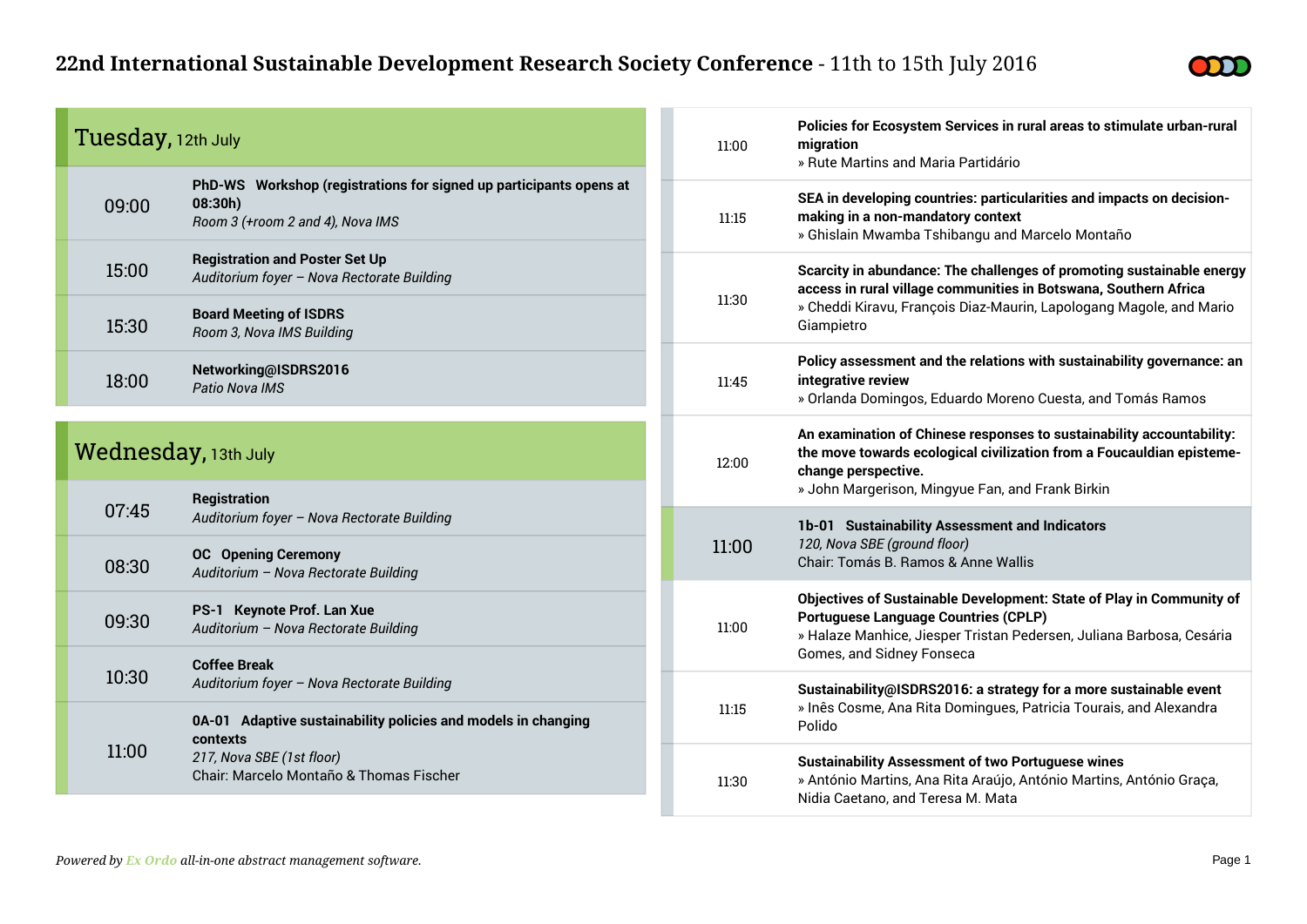

| 11:45 | AN ASSESSMENT MODEL FOR GOVERNMENT ENVIRONMENTAL<br><b>EDUCATION PROGRAMS AND PROJECTS</b><br>» Claudia Pocho, Tomás Ramos, Carlos Frederico Loureiro, and Elton                                                      | 11:15 | <b>GREENHOUSE GAS INVENTORY OF A BRAZILIAN ELECTRICITY</b><br><b>DISTRIBUTION COMPANY</b><br>» Rita Ribeiro and Celio Andrade                                                              |
|-------|-----------------------------------------------------------------------------------------------------------------------------------------------------------------------------------------------------------------------|-------|--------------------------------------------------------------------------------------------------------------------------------------------------------------------------------------------|
| 12:00 | Fernandes<br>THE SOCIAL DIMENSION OF SUSTAINABLE DEVELOPMENT IN<br><b>ORGANIZATION: EVALUATION USING MIXED METHODS</b><br>» Egle Katiliute and Zivile Stankeviciute                                                   | 11:30 | Multiple benefits of energy efficiency - the case of Austrian Energy<br><b>Regions</b><br>» Morgane Marie Caroline Fritz, Rupert J. Baumgartner, Romana Rauter,<br>and Josef-Peter Schöggl |
| 11:00 | 2b-01 Food Security and Sustainable Agriculture<br>223, Nova SBE (1st floor)<br>Chair: Rui Santos                                                                                                                     | 11:45 | Sustainable Development and the Climate Change Act 2008 - The UK's<br>residential sector as a case study<br>» K. S. Getvoldsen, T. E. Butt, C. House, and M. R. Phillips                   |
| 11:00 | DIRECT, a tool for change: Co-designing resource efficiency in the food<br>supply chain<br>» Simon Lockrey, Karli Verghese, Maud Rio, and Marshall Dwyer                                                              | 11:00 | 5a-01 Corporate sustainability management<br>A14, Nova SBE (-2nd floor)<br>Chair: Rupert Baumgartner, Arun Sahay & Romana Rauter                                                           |
| 11:15 | Water scarcity footprint of a Portuguese wine ('vinho verde') applying<br>different LCA-based methods<br>» Paula Quinteiro, Ana Dias, Leandro Pina, Belmira Neto, Bradley Ridoutt,                                    | 11:00 | The New Zealand voluntary carbon market: An investigation of setbacks<br>and successes at the organizational level<br>» Jeff Birchall, Maya Murphy, and Markus Milne                       |
|       | and Luis Arroja<br>DEVELOPMENT OF FOOD SECURITY THROUGH INTEGRATED BIO-                                                                                                                                               | 11:15 | Age, ageing and sustainable work: where thus the buck stops?<br>» Sara Ramos and Winston Jerónimo                                                                                          |
| 11:30 | CYCLES FARMING SYSTEM IN MANOKWARI, PAPUA, INDONESIA<br>» Ambar Pertiwiningrum, Cahyono Agus, Supriadi Supriadi, Arief Fahmi,<br>Richard Napitupulu, Nirma Yunita Sari, Ruslina Fajarwati, and Yudistira<br>Soeherman | 11:30 | Causal chain concept for sustainability risk controlling in urban water<br>systems<br>» Malte Hedrich, Michael Eller, and Stefan Geyler                                                    |
| 11:45 | Food Production, Population Growth and Conflict: Is Nigeria Food<br>Secure?                                                                                                                                           | 11:45 | The role of sustainability and frugal innovation in BOP ecosystems<br>» Marlen Arnold and Eugenia Rosca                                                                                    |
| 12:00 | » Wilson Ohioze<br><b>Tropical Urban Ecological Model for Continuous Horticulture Production</b><br>» Luiz Rego, Veronica Maioli, and Renata Teixeira                                                                 | 12:00 | Increasing competitiveness in global markets: the mediating role of<br>eco-innovation<br>» Jana Hojnik, Mitja Ruzzier, and Tatiana S. Manolova                                             |
| 11:00 | 3b-01 Renewable Energy and Energy Efficiency<br>A13, Nova SBE (-2nd floor)<br>Chair: Francisco Ferreira & Célio Andrade                                                                                               | 11:00 | 5d-01 Design for Sustainability<br>224, Nova SBE (1st floor)<br><b>Chair: Mattias Lindhal</b>                                                                                              |
| 11:00 | The sustainability of future scenarios of the Portuguese power system<br>» Patricia Fortes, Luis Pereira Dias, and Júlia Seixas                                                                                       | 11:00 | Life cycle assessment of Aveiro municipality (Portugal)<br>» Diogo Lemos, Ana Dias, Xavier Gabarrell, and Luis Arroja                                                                      |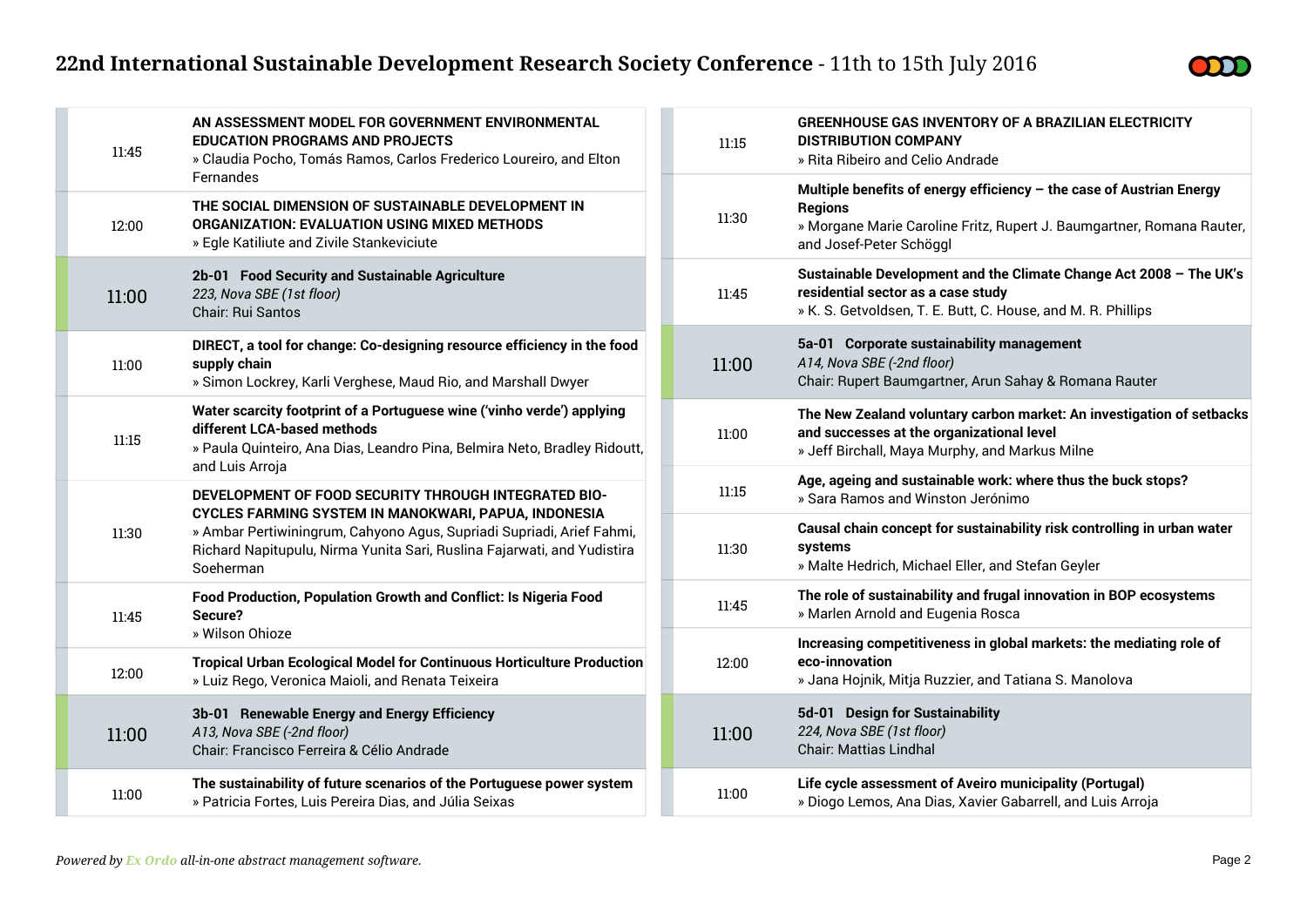

| 11:15 | <b>Environmental Sustainability and Impacts on Public Health of</b><br><b>Bioethanol in Brazil</b><br>» Chongyang Du, Luiz Kulay, Fausto Freire, and Luis Dias                                                                                                                                          |
|-------|---------------------------------------------------------------------------------------------------------------------------------------------------------------------------------------------------------------------------------------------------------------------------------------------------------|
| 11:30 | Economic and ecological influences on the design and adoption of new<br>vehicle concepts<br>» Ciarán J. O'Reilly and Peter Göransson                                                                                                                                                                    |
| 11:45 | <b>PARADIGM SHIFT IN THE DESIGN FOR SUSTAINABILITY OF FOOD</b><br>PACKAGING IN SELF-SERVICE QUEST<br>» Dulce Albach, Dalton Luiz Razera, and Jorge Lino Alves                                                                                                                                           |
| 12:00 | Sustainable development of non-structural materials for the<br>construction of rural housing in Raquira, Boyaca, Colombia<br>» Franz Calderon                                                                                                                                                           |
| 11:00 | 6ab7b-01 Global equity, justice and global governance (tracks<br>6a/6b/7b)<br>209, Nova SBE (1st floor)<br>Chair: Stephen Morse (6a), Eduardo Wills Herrera (6b) & Martijin<br>Scheltema (7b)                                                                                                           |
| 11:00 | INTEGRATED RESEARCH APPROACHES TO ENSURE HEALTHY LIVES<br>BY CONTROLLING DENGUE DISEASE: EXPERIENCES IN ACHIEVING<br>SUSTAINABLE DEVELOPMENT GOALS (SDGs) IN MALAYSIA<br>» Ahmad Firdhaus Arham, Muhammad Rizal Razman, Latifah Amin, Khai<br>Ern Lee, Sharifah Zarina Syed Zakaria, and Mazlin Mokhtar |
| 11:15 | Inequity and development in geospatial preparedness<br>» Roberto San Martin and Marco Painho                                                                                                                                                                                                            |
| 11:30 | Towards Linking the Concepts of Ecosystem Services and<br>Environmental Justice: A Hungarian Case Study<br>» Ágnes Roboz                                                                                                                                                                                |
| 11:45 | THE ETHICS OF PLACE IN SHALE GAS MINING IN SOUTH AFRICA<br>» Leanne Seeliger                                                                                                                                                                                                                            |
| 12:00 | The SDGs: Comprehensive Progress? An Assessment<br>» Joachim Spangenberg                                                                                                                                                                                                                                |

| 11:00 | 6d-01 Lifestyles and consumer behavior<br>102, Nova SBE (ground floor)<br>Chair: Iain Black & Cecilia Soler                                                                               |
|-------|-------------------------------------------------------------------------------------------------------------------------------------------------------------------------------------------|
| 11:00 | Individual strategies to restore subjective wellbeing under the<br>circumstances of constrained consumption<br>» Agnes Zsoka and Maria Csutora                                            |
| 11:15 | Targeting households - Future policies to cap consumption demand<br>» Sanna Ahvenharju                                                                                                    |
| 11:30 | Impact of different lifestyles on electricity consumption in Japan in<br>2030<br>» Yuko Kanamori, Aya Yoshida, Midori Aoyagi, and Tomohiro Tasaki                                         |
| 11:45 | Energy saving behaviors: assessing the individual's motivation forces<br>» Eduardo Barata, Filipe Coelho, Luís Cruz, Maria Conceição Pereira, and<br>Paula Simões                         |
| 12:00 | Investigating long-term lifestyles changes in France: a statistical and<br>modeling approach<br>» Thomas Le Gallic, Edi Assoumou, and Nadia Maïzi                                         |
| 11:00 | 7a-01 Local and Regional Governance<br>219, Nova SBE (1st floor)<br>Chair: Meg Holden                                                                                                     |
| 11:00 | Discretion, Accountability and China's Local Governance Capacity:<br>Evidence from its practice in addressing local debt crisis<br>» Liguang Liu and Heidi Smith                          |
| 11:15 | <b>Capital Building through Collaboration aiming Sustainable Communities</b><br>» Lia Vasconcelos, Filipa Ferro, Ursula Caser, José Carlos Ferreira, Flávia<br>Silva, and Marilisa Coelho |
| 11:30 | Development, Tax Regulation and Welfare: Examining the European<br><b>Union Approaches</b><br>» Riina Pilke and Pekka Räsänen                                                             |
| 11:45 | The weight of words in a sustainability transformation<br>» Filippa Säwe and Johan Hultman                                                                                                |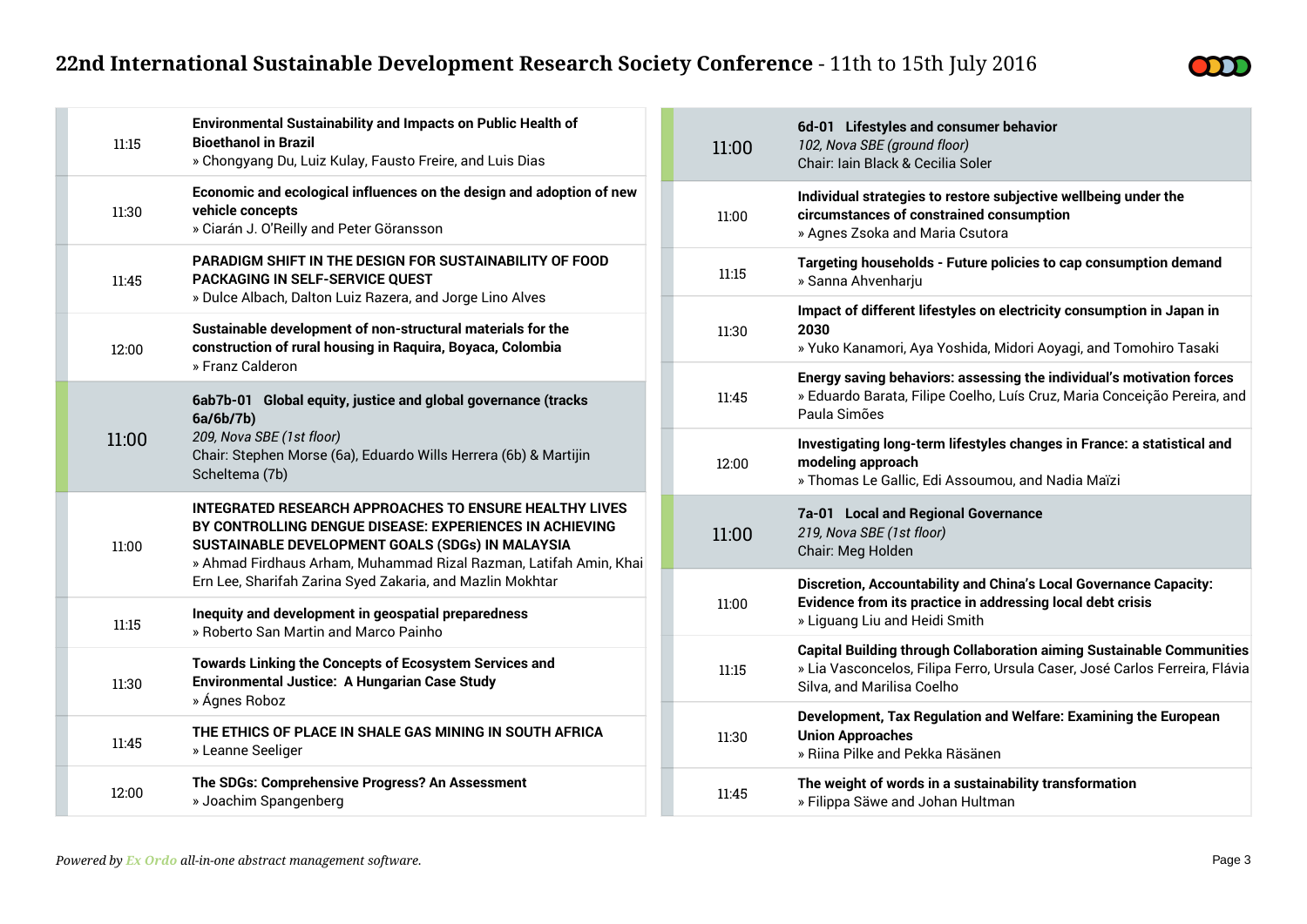

| 12:00 | Catalysing participatory governance in Portugal: visions, practices and<br>political recommendations of bottom-up initiatives to foster social<br>transformation<br>» Sara Rocha, Cristina Albuquerque, Gil Penha-Lopes, Patrícia Santos, |  | 14:55 | The adoption of sustainability assessment and indicators to INSPIRE<br>sustainable development in a higher education context<br>» Carolyn Hayles                                                            |
|-------|-------------------------------------------------------------------------------------------------------------------------------------------------------------------------------------------------------------------------------------------|--|-------|-------------------------------------------------------------------------------------------------------------------------------------------------------------------------------------------------------------|
|       | and Maria Nolasco                                                                                                                                                                                                                         |  |       | How to implement a Holistic Curricula Reformulation Process?<br><b>Experiment With The Dragon Dreaming Method For Embedding</b>                                                                             |
| 12:30 | <b>Buffet Lunch</b><br>Auditorium foyer - Nova Rectorate Building                                                                                                                                                                         |  | 15:10 | <b>Sustainability at the Portuguese Distance Learning University</b><br>» Antje Disterheft, Carla Oliveira, Paula Nicolau, Ana Paula Martinho,<br>Paula Vaz-Fernandes, Ulisses Azeiteiro, and Sandra Caeiro |
| 13:30 | PS-2 Keynote Prof. Viriato Soromenho-Marques<br>Auditorium - Nova Rectorate Building                                                                                                                                                      |  |       | Sustainability and Distance Learning in Higher Education: rethinking the                                                                                                                                    |
| 14:40 | 1b-02 Sustainability Assessment and Indicators<br>120, Nova SBE (ground floor)<br>Chair: Tomás B. Ramos & Anne Wallis                                                                                                                     |  | 15:25 | model<br>» Simon Bell, Sandra Caeiro, Daniel Otto, Rosa Martin-aranda, and<br>Antonio Teixeira                                                                                                              |
| 14:40 | Assessing national potentials of sustainable development from a child's<br>perspective - a proposal of Sustainable Child Development Index (SCDI)<br>» Ya-Ju Chang and Matthias Finkbeiner                                                |  | 14:40 | 2a-02 Biodiversity and Ecosystem challenges<br>223, Nova SBE (1st floor)<br>Chair: Joachim Spangenberg & Rob Wallis                                                                                         |
| 14:55 | Emergy as a measure to assess sustainable development<br>» Erik Grönlund and Morgan Fröling                                                                                                                                               |  | 14:40 | Private Protected Areas: what role for public organizations?<br>» Giulia Iannuzzi, Rui Santos, and João Mourato                                                                                             |
|       | Downscaling Planetary Boundaries to Semi-Arid Ecosystem: An<br>Assessment with Local Perception in Middle Reaches of Heihe River                                                                                                          |  | 14:55 | Using social media to assess cultural ecosystem services<br>» Pedro Clemente, Marta Calvache, Rui Santos, and Paula Antunes                                                                                 |
| 15:10 | » HENG YI TEAH, Ricardo San Carlos, Orlando Vargas Rayo, Sijia Zhao,<br>Tomohiro Akiyama, Motoharu Onuki, and Yu Ting Joanne Khew                                                                                                         |  |       | What does it take to make integrated ecosystem service valuation<br>feasible in urban environmental decisions? Real life impact of value                                                                    |
| 15:25 | Developing a new theoretical framework for the Index of Sustainable<br><b>Economic Welfare (ISEW)</b>                                                                                                                                     |  | 15:10 | pluralism<br>» Katharina Janja Sevecke                                                                                                                                                                      |
|       | » Pedro Beça and Rui Santos<br>1c-02 Role of Academia                                                                                                                                                                                     |  | 15:25 | How are ecosystem services integrated in strategic environmental<br>assessment? The case of small islands.                                                                                                  |
| 14:40 | 209, Nova SBE (1st floor)<br>Chair: Rodrigo Lozano & Sandra Caeiro                                                                                                                                                                        |  |       | » Alexandra Polido, André Mascarenhas, Tomás Ramos, and Elsa João                                                                                                                                           |
| 14:40 | Can MOOCs empower people to critically think on climate change?<br>» Daniel Otto, Paula Nicolau, Sandra Caeiro, António Moreira Teixeira,<br>Sara Becker, Alexander Bollmann, Kirsten Sander, and Antje Disterheft                        |  | 14:40 | 3ac-02 Climate Change: Predicting impacts and adaptation strategies<br>(tracks 3a+3c)<br>102, Nova SBE (ground floor)<br>Chair: Julia Seixas (3a), Luís Miguel Nunes (3a) & Ulisses Azeiteiro (3c)          |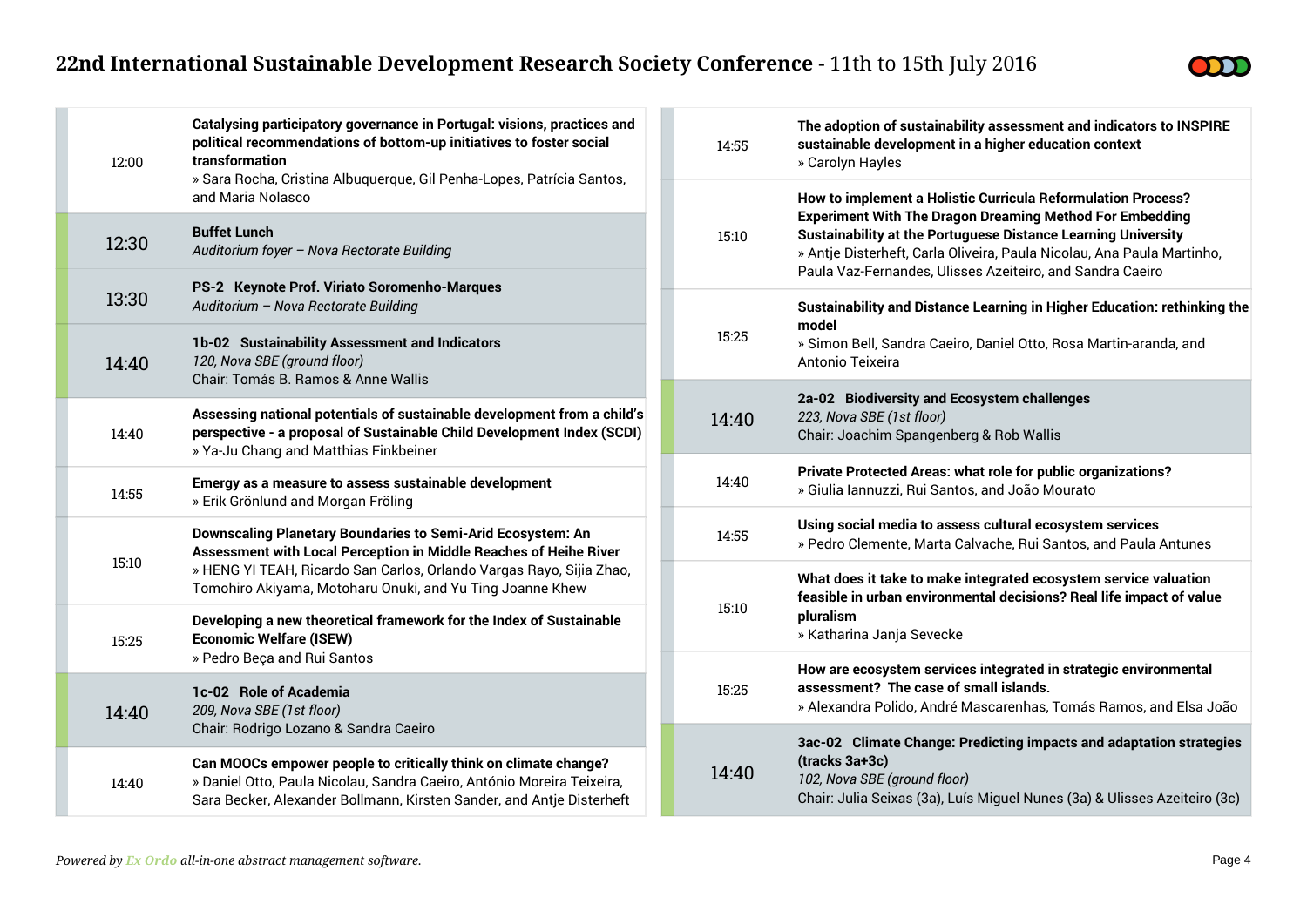

| 14:40 | Sustainable electricity using sustainable water - Assessing water<br>requirements for electricity production in the Iberian Peninsula by 2050<br>» Afonso Pinto and Sofia Simoes                                          |  | 14:40 | Mapping the Lisbon potential foodshed in Ribatejo and Oeste. A<br>suitability model for assessing the potential for localised food<br>production                                                 |
|-------|---------------------------------------------------------------------------------------------------------------------------------------------------------------------------------------------------------------------------|--|-------|--------------------------------------------------------------------------------------------------------------------------------------------------------------------------------------------------|
| 14:55 | Irrigation Development as a Measure to Combat Climate Change Risks<br>» Anton Strokov                                                                                                                                     |  |       | » Andreia Cardoso, Tiago Domingos, Manuela Magalhães, José De Melo-<br>abreu, Miguel Carmo, and Jorge Palma                                                                                      |
| 15:10 | A METHODOLOGY FOR A PRELIMINARY RISK ASSESSMENT OF SLOPE<br><b>INSTABILITY ALONG COASTAL CLIFFS</b><br>» Paulo Sá Caetano, Carlos Costa, João Brissos, Marco Rocha, Graca<br>Brito, Pedro Lamas, and Daniel Vendas        |  | 14:55 | Making sense of sustainable land use policy: Reconnecting land and<br>people<br>» Mariaelena Huambachano and Lauren Cooper                                                                       |
| 15:25 | URBAN RESILIENCE TO THE IMPACTS OF CLIMATE CHANGE IN<br>RELATION TO SUSTAINABLE DEVELOPMENT - STRUCTURING THE<br>PROBLEM BASED ON VFT METHODOLOGY                                                                         |  | 15:10 | Peri-urban food production - increasing urban resilience and linking<br>urban and rural regions<br>» Gunilla Almered Olsson                                                                      |
| 14:40 | » Luiz Priori, Marcelo Alencar, and Adiel de Almeida<br>3b-02 Renewable Energy and Energy<br>A13, Nova SBE (-2nd floor)                                                                                                   |  | 14:40 | 4b-02 Sustainable cities and regions<br>219, Nova SBE (1st floor)<br>Chair: Nuno Martins & Astrid Skjerven                                                                                       |
|       | Chair: Francisco Ferreira & Célio Andrade                                                                                                                                                                                 |  |       | Development of a framework to achieve regenerative sustainability                                                                                                                                |
| 14:40 | Biofuels face the current energy paradigm<br>» Luzia Mendes Oliveira, Nelson Correia, and Egas Mascarenhas                                                                                                                |  | 14:40 | through construction briefing - the cases of Singapore and Hong Kong<br>» Kin Hung, Jacky Chung and Kua Harn Wei                                                                                 |
| 14:55 | The energy transition in Portugal: business strategies, policy and<br>context shifts<br>» Isabel Salavisa, Cristina Sousa, and Teresa Calapez                                                                             |  | 14:55 | The social dimension of urban resilience: a methodology to assess<br>social dynamics contributions to urban sustainability<br>» Joana Dias, Margarida Barros, and Maria Partidário               |
| 15:10 | Curbing the Paradox: The challenges of achieving sustainable energy<br>access in Namibia, Southern Africa<br>» François Diaz-Maurin, Zivayi Chiguvare, Gideon Gope, Miguel Castro<br>Gómez, and Felipe Yunta Mezquita     |  | 15:10 | THE INTERMEDIATE CITY AS GLOCAL INTERFACE FOR ITS<br>SUSTAINABILITY OVER TIME, THROUGH ITS TRANSNATIONAL<br>INSERTION: THE CASE OF ANTOFAGASTA, CHILE_1990/2012<br>» María Adriana Gebauer Muñoz |
| 15:25 | Carbon reductions through composting food waste for food production:<br>Understanding people's experiences, drivers and challenges of<br>composting in different urban settings<br>» Belinda Christie and Vivienne Waller |  | 15:25 | Influence of Urban Gating on the Publicness of Neighbourhood Parks in<br>Chennai, India: Implications for Urban Social Sustainability<br>» Lavanya Jothi Venkatachalam and Kua Harn Wei          |
| 14:40 | 4a-02 Sustainable land use policy<br>217, Nova SBE (1st floor)<br>Chair: Dagmar Haase & Kua Harn Wei                                                                                                                      |  | 14:40 | 5a-02 Corporate sustainability management<br>A14, Nova SBE (-2nd floor)<br>Chair: Rupert Baumgartner, Arun Sahay & Romana Rauter                                                                 |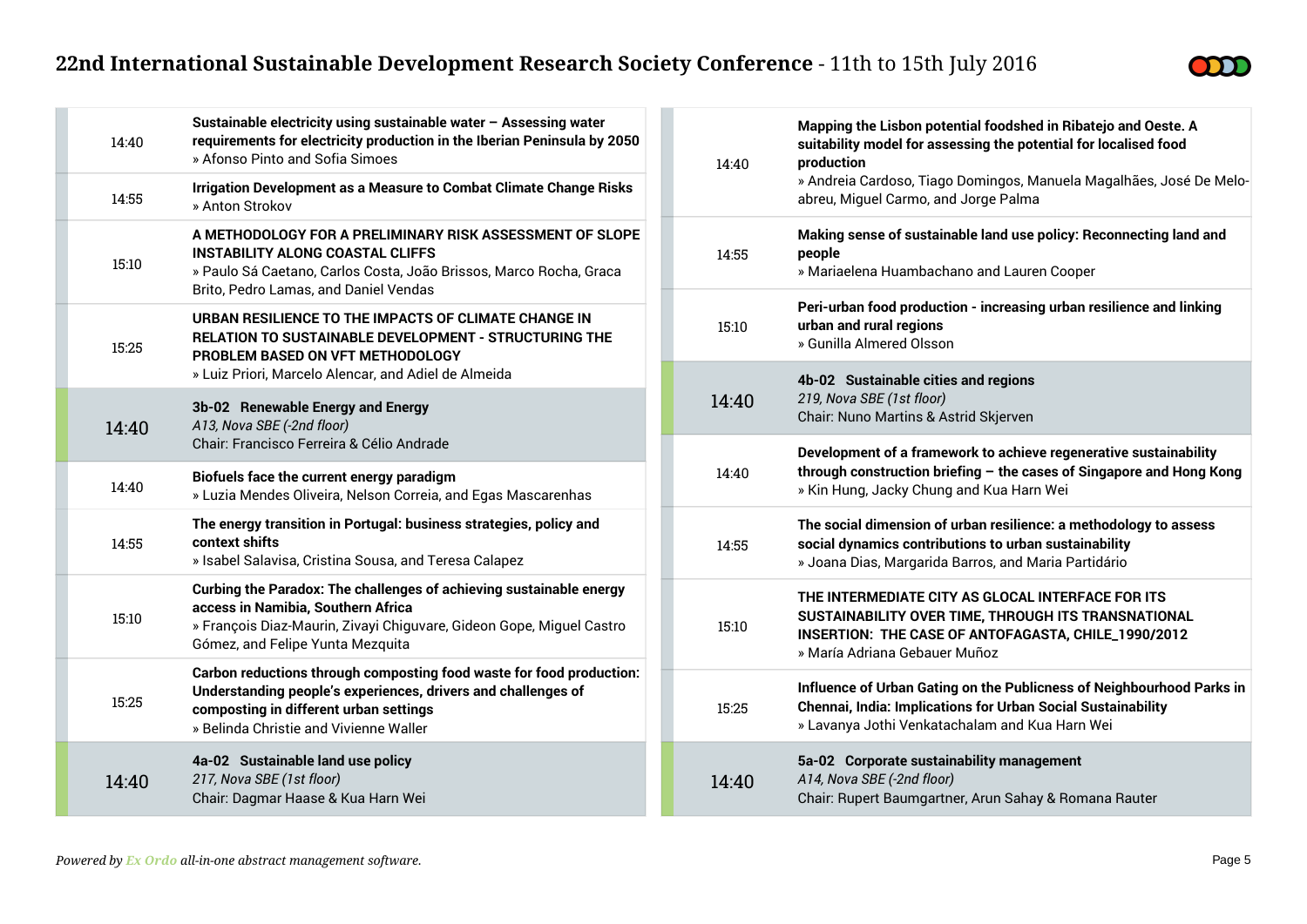

| 14:40           | Is sustainability a competitive advantage for small businesses? An<br>empirical analysis of the possible mediators in social-financial<br>performance relationship<br>» Silvia Cantele and Alessandro Zardini | 16:30 | 1c-03 Role of Academia<br>209, Nova SBE (1st floor)<br>Chair: Rodrigo Lozano & Sandra Caeiro                                                                                                                                      |
|-----------------|---------------------------------------------------------------------------------------------------------------------------------------------------------------------------------------------------------------|-------|-----------------------------------------------------------------------------------------------------------------------------------------------------------------------------------------------------------------------------------|
| sector<br>14:55 | Breaking the silence: a case study of open strategy in the clothing retail                                                                                                                                    | 16:30 | The power of art to foster systems thinking, one of the key<br>competencies of education for sustainable development<br>» Ingrid Molderez and Kim Ceulemans                                                                       |
| 15:10           | » Gabriella Wulff<br>Adapting to climate change: Becoming a resilient organisation.<br>» Gary Buttriss                                                                                                        | 16:45 | Influences on tertiary students learning for sustainability: results of a<br>multi-university EfS research study<br>» Liz Sidiropoulos                                                                                            |
| 15:25           | How to develop a sustainable strategy in a chemical company - CUF<br>case study                                                                                                                               | 17:00 | <b>Education for Sustainable Development in Higher Education</b><br>Institutional framework: The Portuguese practices<br>» Carla Farinha, Ulisses Azeiteiro, and Sandra Caeiro                                                    |
| 14:40           | » Ana Casaca, Margarida Queiroz, and Cláudia Figueira<br>5c-02 Sustainability Transitions<br>224, Nova SBE (1st floor)                                                                                        | 17:15 | TOWARD A SUSTAINABLE SOCIETY: CULTIVATING SUFFICIENCY-<br><b>MINDSET IN THAI SCHOOLS</b><br>» Priyanut Dharmapiya and Molraudee Saratun                                                                                           |
| 14:40           | Chair: Pieter van Heyningen & Ralph Horne<br>Managing networks which stimulate sustainability transitions<br>» Julia Planko, Maryse Chappin, and Jacqueline Cramer                                            | 16:30 | 2a-03 Biodiversity and Ecosystem challenges<br>223, Nova SBE (1st floor)<br>Chair: Joachim Spangenberg & Rob Wallis                                                                                                               |
| 14:55           | Will women inclusiveness promote economic and social sustainability?<br>An European case study<br>» Maria Rosa Paiva and Tomás Ramos                                                                          | 16:30 | <b>Integrating Adaptive Governance and Ecosystem Services Evaluation</b><br>Methods: A Methodology for Steering Regional Development towards<br><b>Sustainability</b><br>» Xiaohui Ding, Chen Zhou, Weizhou Zhong, and Guoping Li |
| 15:10           | Improving workers well being by means of corporate sustainability<br>» Ivan Bolis, Sandra Naomi Morioka, Claudio Brunoro, and Laerte Idal<br>Sznelwar                                                         | 16:45 | Modelling future scenarios for ecosystem services management in rural<br>territories<br>» Francisco A. Comin and Maria R. Felipe                                                                                                  |
| 15:25           | How to unlock the potential of social innovation to contribute to<br>sustainability goals? - An analysis of the requirements for a<br>sustainable social innovation                                           | 17:00 | How to articulate multiple value dimensions of ecosystem services? A<br>participatory integrated framework<br>» Rita Lopes and Nuno Videira                                                                                       |
| 16:00           | » Alex Haxeltine, Flor Avelino, Julia Wittmayer, and Timothy O'Riordan<br><b>Coffee Break</b><br>Patio Nova SBE/IMS                                                                                           | 17:15 | Ecosystem service assessment of measures to mitigate small-scale<br>hydropower ecological impact<br>» Susanne Tellström, Morgan Fröling, Erik Grönlund, and Paul van den<br><b>Brink</b>                                          |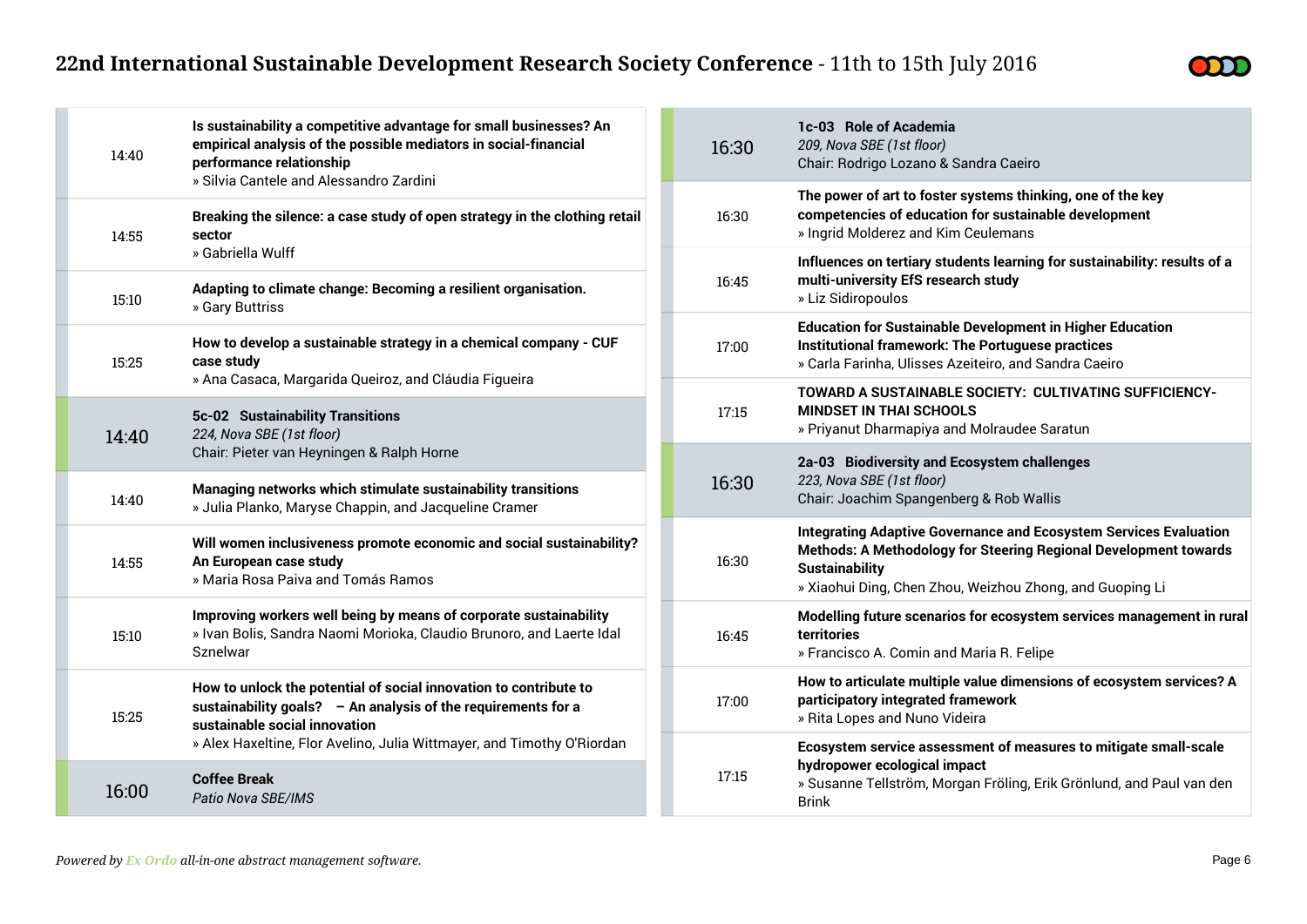

|       | 16:30 | 5a-03 Corporate sustainability management<br>A14, Nova SBE (-2nd floor)<br>Chair: Rupert Baumgartner, Arun Sahay & Romana Rauter                                                                                                                                                                                                                                              |  | 16:30 | 5e-03 Circular economy, industrial ecology<br>102, Nova SBE (ground floor)<br>Chair: Pauline Deutz & Donald Lyons                                                                                                   |  |
|-------|-------|-------------------------------------------------------------------------------------------------------------------------------------------------------------------------------------------------------------------------------------------------------------------------------------------------------------------------------------------------------------------------------|--|-------|---------------------------------------------------------------------------------------------------------------------------------------------------------------------------------------------------------------------|--|
|       | 16:30 | Assessing the role of alternative schemes for the implementation of<br>environmental management systems<br>» Patricia Tourais and Nuno Videira                                                                                                                                                                                                                                |  | 16:30 | Tracing foundations of the Circular Economy for a better understanding<br>of its implementation challenges - A dynamic concept revisited<br>» Denise Reike, Walter Vermeulen, and Sjors Witjes                      |  |
|       | 16:45 | Ethical decision making in upcoming managers - Tendencies,<br>moderators and mediator<br>» Vítor Vilar and João Miguel Simão                                                                                                                                                                                                                                                  |  | 16:45 | Co-processing - Material recovery of alternative fuels in the cement<br>industry: a portuguese case study<br>» Ines Costa, António Lorena, Paulo Ribeiro, Sandro Conceição, João                                    |  |
|       | 17:00 | Open Innovation for Sustainable Innovation and its Influence on<br><b>Performance</b><br>» Romana Rauter and Rupert J. Baumgartner                                                                                                                                                                                                                                            |  | 17:00 | Pereira, Luís Realista, and Paulo Ferrão<br>The role of external agents in collaborative sustainable supply networks<br>in emerging markets<br>» Bart van Hoof, Santiago Mejia, and Jooyoung Park                   |  |
|       | 17:15 | <b>Corporate Sustainability and CSR: The Indian Context</b><br>» Arun Sahay and Arvind Sahay                                                                                                                                                                                                                                                                                  |  | 17:15 | Sustainability-oriented by-products innovation $-$ a case study on lignin<br>valorisation in the Austrian pulp and paper industry<br>» Josef-Peter Schöggl, Magdalena Gabriel, and Alfred Posch                     |  |
|       |       | 5c-03 Sustainability Transitions<br>224, Nova SBE (1st floor)<br>Chair: Pieter van Heyningen & Ralph Horne                                                                                                                                                                                                                                                                    |  |       |                                                                                                                                                                                                                     |  |
|       | 16:30 |                                                                                                                                                                                                                                                                                                                                                                               |  | 16:30 | 5f-03 Sustainable Supply Chains<br>A13, Nova SBE (-2nd floor)                                                                                                                                                       |  |
|       | 16:30 | Reinventing the wheel and missing the mark in policy overlap: Rooftop<br>Urban Agriculture as a community innovation in Toronto, Canada<br>» Daphne Page<br>The role of Triple Helix Intermediaries in Supporting the Transition to a<br>Circular Economy: A Case Study of Scotland's Industrial Biotechnology<br><b>Sector</b><br>» Jack Barrie, Girma Zawdie, and Elsa João |  |       | Chair: Walter J.V. Vermeulen & Ximena Rueda                                                                                                                                                                         |  |
|       |       |                                                                                                                                                                                                                                                                                                                                                                               |  | 16:30 | A framework between green supply chain management practice and<br>performance of SMEs                                                                                                                               |  |
|       |       |                                                                                                                                                                                                                                                                                                                                                                               |  |       | » Pittawat Ueasangkomsate                                                                                                                                                                                           |  |
|       | 16:45 |                                                                                                                                                                                                                                                                                                                                                                               |  | 16:45 | Can we afford Nutella and biodiesel on track for the 2°C target in 2020?<br>The cost of carbon embedded in Indonesian palm oil.                                                                                     |  |
|       |       | Power and Social Change towards Sustainability. Contesting the<br><b>Implications of Power Theories for Sustainability and Social Change</b><br>Research.<br>» Flor Avelino                                                                                                                                                                                                   |  |       | » Jan Mizgajski, Florian Wimmer, Rüdiger Schaldach, and Liselotte<br><b>Schebek</b>                                                                                                                                 |  |
| 17:00 |       |                                                                                                                                                                                                                                                                                                                                                                               |  | 17:00 | Sustainability in the cocoa industry: why context matters<br>» Amanda Berlan                                                                                                                                        |  |
|       | 17:15 | Connecting the disconnected - Inclusive spatially-based and localized<br>innovation systems for societal transitions: The case of Philippi<br><b>Innovation Hub</b><br>» Pieter van Heyningen                                                                                                                                                                                 |  | 17:15 | Developing a research-based strategy for the re-establishment of an<br>industry and its long-term sustainable growth<br>» Gina Zietsman, Nicky van Hille, Michael Cobbledick, Philippa Notten,<br>and Rob van Hille |  |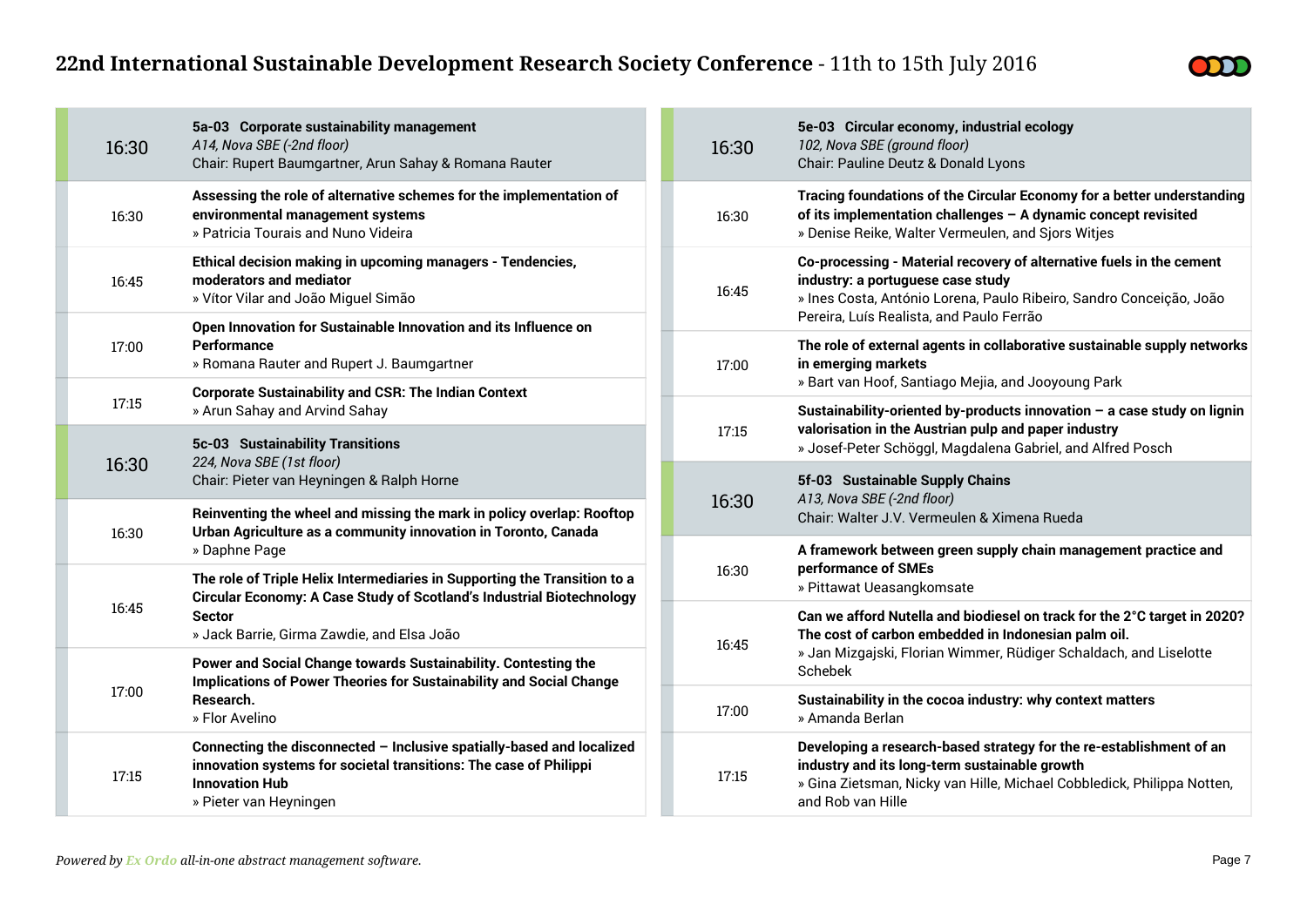

| 16:30 | 6c-03 Social sustainability<br>217, Nova SBE (1st floor)<br>Chair: Evandro Moretto & Sara Moreno Pires                                                                  | 16:30               | 7d-03 Rethinking Economic Systems<br>120, Nova SBE (ground floor)<br>Chair: Shobhana Madhavan                                                                |
|-------|-------------------------------------------------------------------------------------------------------------------------------------------------------------------------|---------------------|--------------------------------------------------------------------------------------------------------------------------------------------------------------|
| 16:30 | Health and dengue fever: a discussion about environment and media<br>» Ana Velho, Tiago Franklin Rodrigues Lucena, Lucas Flores, Wesley<br>Pereira, and Diana Domingues | 16:30               | Reflections on changing Humans-Nature-Wellbeing relationships and<br>its implications for Economics and Development<br>» Olivia Bina                         |
| 16:45 | Challenges in social sustainable development learning from<br>community-based conservation and reuse practices in Tianzifang<br>historic neighborhood                   | 16:45               | <b>A Macro Model of Sustainability</b><br>» Yonghyup Oh                                                                                                      |
|       | » Ye Huang and Guangping Qi<br>An investigation of the utilization of residential land in aged society                                                                  | 17:00               | Environmental taxes, energy dependence and the current account<br>» Iskra Sokolovska and Aleksandar Kešeljević                                               |
| 17:00 | » NI GUOPING, Fukuda Hiroatsu, and LI XINQIN                                                                                                                            |                     | <b>Business Agglomeration and Special Districts</b>                                                                                                          |
| 17:15 | Varieties of sustainability: A Brazilian case study<br>» Peter Wells and Clovis Zapata                                                                                  | 17:15               | » lester king                                                                                                                                                |
|       | 7c-03 Advocacy and public participation<br>219, Nova SBE (1st floor)<br>Chair: Simon Bell & Nuno Videira                                                                | 17:30               | Frameworks for policy-making in a sustainable new world<br>» Shobhana Madhavan and Robert Barrass                                                            |
| 16:30 |                                                                                                                                                                         | 18:00               | PS-3 Plenary session (Workshop)<br>Auditorium - Nova Rectorate Building                                                                                      |
|       | Coding sustainable development: contributions from the social<br>representations theory.<br>» Maria Inês Faria and João Miguel Simão                                    |                     |                                                                                                                                                              |
| 16:30 |                                                                                                                                                                         | 18:30               | <b>Welcome Reception Cocktail</b><br>Auditorium foyer - Nova Rectorate Building                                                                              |
|       | <b>Kowork: Socially Engaged Codesign Project</b>                                                                                                                        |                     |                                                                                                                                                              |
| 16:45 | » António Gorgel Pinto, Carlos Delano Rodrigues, Inês Veiga, and Natália<br>Plentz                                                                                      | Thursday, 14th July |                                                                                                                                                              |
|       | Co-production of knowledge for social participation and advocacy:<br>cross-fertilizing perspectives of Territorial Intelligence and Spatial                             |                     | 0C-04 Sustainability knowledge sharing                                                                                                                       |
| 17:00 | <b>Justice</b><br>» Blanca MIEDES-UGARTE and Salomón GONZALEZ-ARELLANO                                                                                                  | 09:00               | 219, Nova SBE (1st floor)<br>Chair: Ivone Pereira Martins & Marco Painho                                                                                     |
| 17:15 | One, two, three, many! or? Mapping of the controversy over the<br><b>Swedish West Coast shrimp</b><br>» Henrikke Baumann and Juana Camacho Otero                        | 09:00               | Debating the urban data revolution: risks, merits and implications for<br>the new assemblages of city governance<br>» Pires Sara, Liam Magee, and Meg Holden |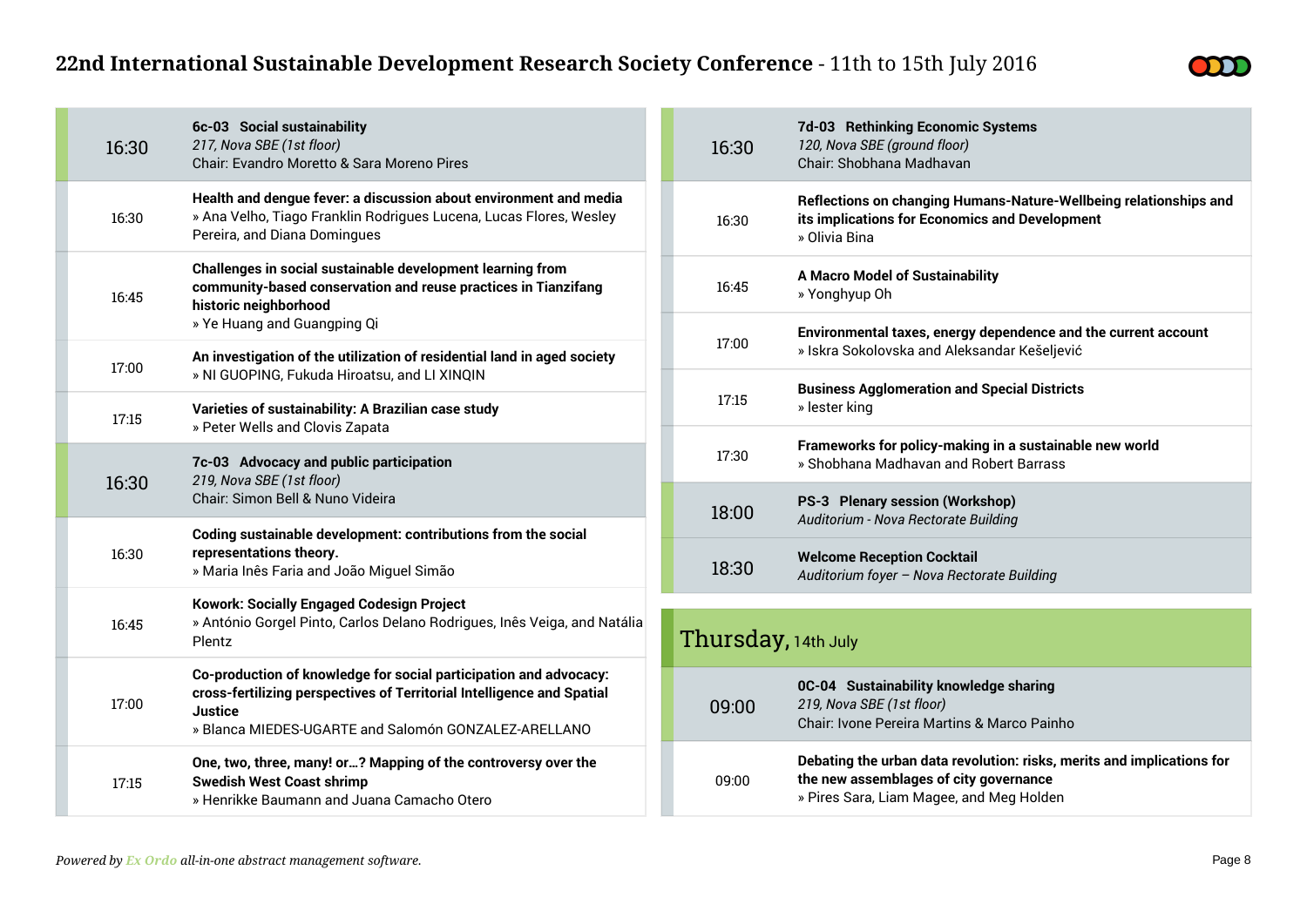$\sim$ 



| 09:15 | Using Diagnostic Analytics to Find Best-in-Class Sustainable Corporate<br><b>Water Management Practices</b><br>» Chu-hua Kuei, Steve Kuei, and Picheng Lee                                                                      |  |  |
|-------|---------------------------------------------------------------------------------------------------------------------------------------------------------------------------------------------------------------------------------|--|--|
| 09:30 | Using design thinking and Facebook to solve flood problems in remote<br>villages of Morocco<br>» Diane Pruneau, Boutaina El Jai, Abdellatif Khattabi, Joanne Langis, and<br>Sara Benbrahim                                      |  |  |
| 09:45 | <b>Territorial Knowledge Management for socioecological transitions:</b><br>"Smart" vs "Territorial Intelligence" approaches in Mexican and South<br>European contexts.<br>» Blanca MIEDES-UGARTE and Salomón GONZALEZ-ARELLANO |  |  |
| 10:00 | A distributed system approach for design of environmental monitoring<br>systems: Opportunities and Challenges<br>» Eun Ji Cho and Wanlin Zhang                                                                                  |  |  |
| 09:00 | 1b-04 Sustainability Assessment and Indicators<br>120, Nova SBE (ground floor)<br>Chair: Tomás B. Ramos & Anne Wallis                                                                                                           |  |  |
| 09:00 | INDICATOR-BASED STRATEGIC-LEVEL SUSTAINABILITY EVALUATION<br>FOR COAL MINING PLAN ALTERNATIVES<br>» Evren Deniz YAYLACI and Sebnem Duzgun                                                                                       |  |  |
| 09:15 | Evaluating the Evolution of the Heihe River Basin from 2000 to 2010<br><b>Using the Ecological Network Analysis</b><br>» Ali Kharrazi, Tomohiro Akiyama, and Jia Li                                                             |  |  |
| 09:30 | An integrative sustainability assessment model for health, safety and<br>environment in Tehran municipalities<br>» Mahsa Mapar, Mohammad Javad Jafari, Nabiollah Mansouri, Reza<br>Arjmandi, and Reza Azizinezhad               |  |  |
| 09:45 | Towards an integrated assessment of social performance relative to<br>planetary boundaries<br>» Andrew L Fanning and Daniel O'neill                                                                                             |  |  |

| 10:00 | Water, sanitation, hygiene and the global Goals for Sustainable<br>Development: an opportunity to move from coverage to service level<br>» Ricard Giné Garriga and Agustí Pérez-Foguet |
|-------|----------------------------------------------------------------------------------------------------------------------------------------------------------------------------------------|
| 09:00 | 2c-04 Resource exhaustion<br>209, Nova SBE (1st floor)<br>Chair: João Joanaz de Melo                                                                                                   |
| 09:00 | Concrete recycling opportunities in Vietnam from construction and<br>demolition<br>» Simon Lockrey, Karli Verghese, Enda Crossin, and Hung Nguyen                                      |
| 09:15 | Benefit-cost analysis of four stormwater green infrastructure practices<br>for Grand Rapids, Michigan, USA<br>» Erik Nordman, Elaine Isely, Paul Isely, and Rod Denning                |
| 09:30 | Creativity and clustering in rescue archaeology tourism valorisation at<br>the Alqueva dam<br>» idalina dias sardinha, David Ross, and Ana Calapez                                     |
| 09:45 | Pollution control costs of a transboundary river basin: empirical tests of<br>cost allocation mechanisms' fairness and stability using game theory<br>» Guang-Ming SHI                 |
| 10:00 | Saving the last wild rivers in Portugal<br>» João Joanaz de Melo and Ana Brazão                                                                                                        |
| 09:00 | 3b-04 Renewable Energy and Energy Efficiency<br>A13, Nova SBE (-2nd floor)<br>Chair: Francisco Ferreira & Célio Andrade                                                                |
| 09:00 | Electricity saving potential in small business service sector $-$ case-<br>study Telheiras, Portugal<br>» Miguel Sequeira and João Joanaz de Melo                                      |
|       |                                                                                                                                                                                        |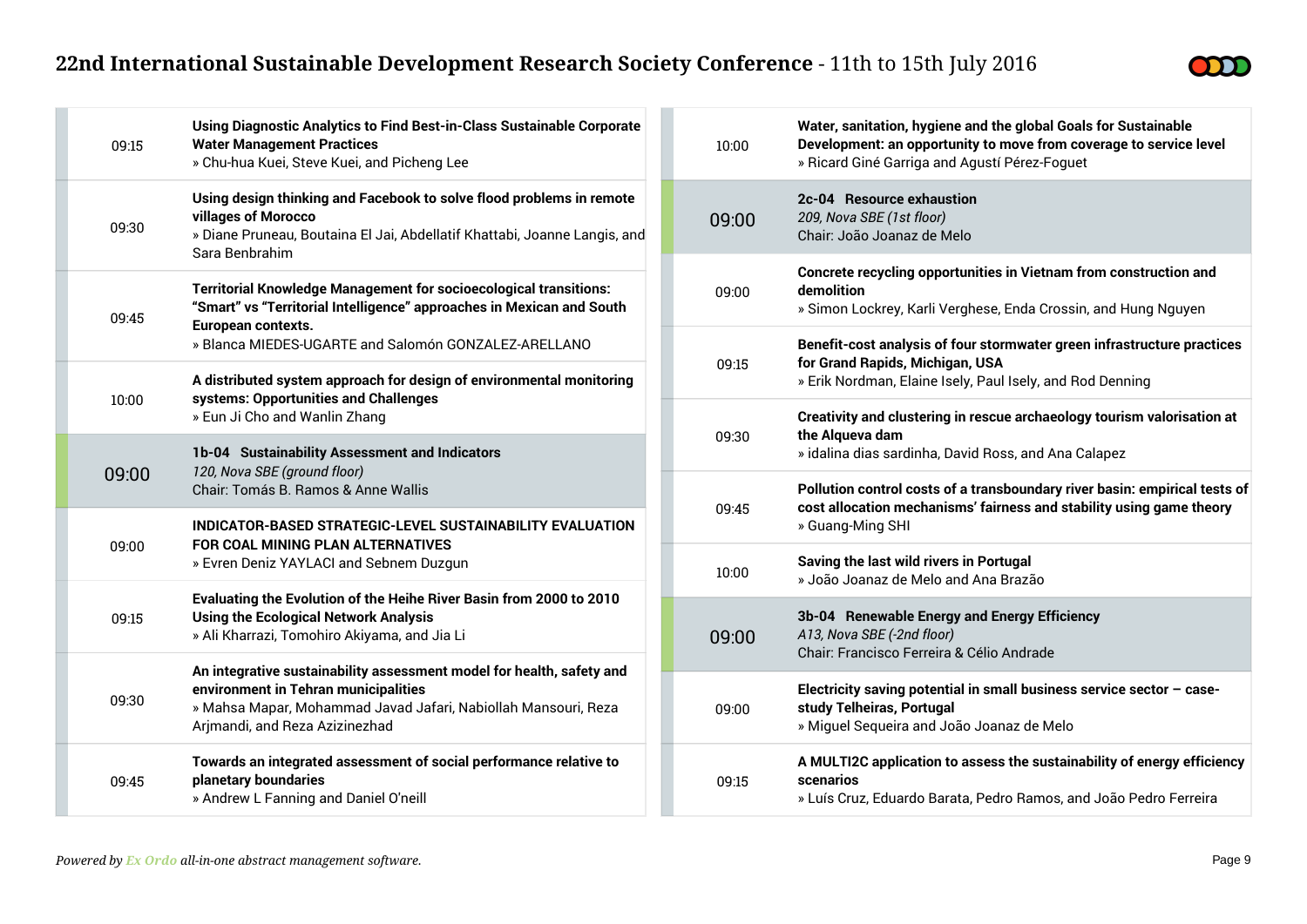

| 09:30 | A Global study of the carbon strategy assessment for the steel, cement<br>and energy utility sectors<br>» Arijit Paul, christian unterberger, and Rupert J. Baumgartner                                                                                                  | 09:15 | Reactive or proactive approach towards sustainability? A conceptual<br>framework based on sustainable business models to increase<br>stakeholders' sustainable value capture                                   |
|-------|--------------------------------------------------------------------------------------------------------------------------------------------------------------------------------------------------------------------------------------------------------------------------|-------|----------------------------------------------------------------------------------------------------------------------------------------------------------------------------------------------------------------|
| 09:45 | Sustainable Energy or Renewable Energy - some innovative insights for<br>sustainability and climate change.<br>» T. E. Butt, Linda R. Rudd, M. R. Phillips, and Michael Camilleri                                                                                        | 09:30 | » Francesco Rosati, Sandra Morioka, Marly Carvalho, and Jason Li-Ying<br>A CASCADE SYSTEM FOR SUSTAINABILITY MANAGEMENT IN<br><b>ENTERPRISES</b>                                                               |
| 09:00 | 4b-04 Sustainable cities and regions<br>102, Nova SBE (ground floor)                                                                                                                                                                                                     |       | » Jurgis Kazimieras Staniskis and Egle Katiliute<br>Drivers which encourage the sustainable practices in the Manufacturing                                                                                     |
| 09:00 | Chair: Nuno Martins & Astrid Skjerven<br>Analysis about the accessibility of urban communities of ring road<br>system<br>» LI XINQIN, Bart Dewancker, and NI GUOPING                                                                                                     | 09:45 | industries: a comparison between Europe and Asia<br>» María del Mar Miras, José Antonio Domínguez-Machuca, and Bernabé<br>Escobar                                                                              |
| 09:15 | Think of a Place - Think of Macedonia: Architecture as a Cultural<br><b>Sustainability Factor of the Macedonian Cities</b><br>» Aneta Hristova-Popovska                                                                                                                  | 10:00 | The representation of ISO 26000 elements in German water supply<br>companies<br>» Marlen Arnold                                                                                                                |
| 09:30 | <b>Conceptualising slum in an urban African context</b><br>» Suzanne Smit, Josephine Kaviti Musango, Zora Kovacic, and Alan<br><b>Brent</b>                                                                                                                              | 09:00 | 5f-04 Sustainable Supply Chains<br>224, Nova SBE (1st floor)<br>Chair: Walter Vermeulen & Ximena Rueda Fajardo                                                                                                 |
| 09:45 | Recuperating an approach to local specificity for Sustainable Cities and<br>Regions - Correlating key strategies for architecture and urban design,<br>collective space use and architecture and environment integration<br>» Michael Hensel and Defne Sunguroglu Hensel | 09:00 | The True Cost of Carbon: Integrating Input Side and Output Side Carbon<br>Accounting<br>» Maria Csutora, Zsofia Vetőné Mózner, and Imre Dobos                                                                  |
| 10:00 | Low-carbon building technologies: wood and new paradigms for<br>architecture<br>» Lucia Shimbo, João Marcos Lopes, and Akemi Ino                                                                                                                                         | 09:15 | Strategic public action facing the expansion of voluntary sustainability<br>standards: implications for sustainability of global value chains in Brazil<br>and Malaysia<br>» Stéphane Guéneau and Marcel Djama |
| 09:00 | 5a-04 Corporate sustainability management<br>A14, Nova SBE (-2nd floor)<br>Chair: Rupert Baumgartner, Arun Sahay & Romana Rauter                                                                                                                                         | 09:30 | Striving for Better Work and Better Businesses via upgrading in the<br><b>South African Fruit Industry:</b><br>» David Bek                                                                                     |
| 09:00 | The strategic potential of a Portuguese corporate sustainability index<br>(ISE): resilience and vulnerabilities of BCSD-Portugal associated<br>companies towards global risks<br>» Joana Lima, Margarida Barros, and Maria Partidário                                    | 09:45 | Private governance beyond compliance? Re-evaluating voluntary<br>standards and exploring alternatives in governing sustainable trade<br>» Bram van Helvoirt, Robbie Hogervorst, and Eva Smulders               |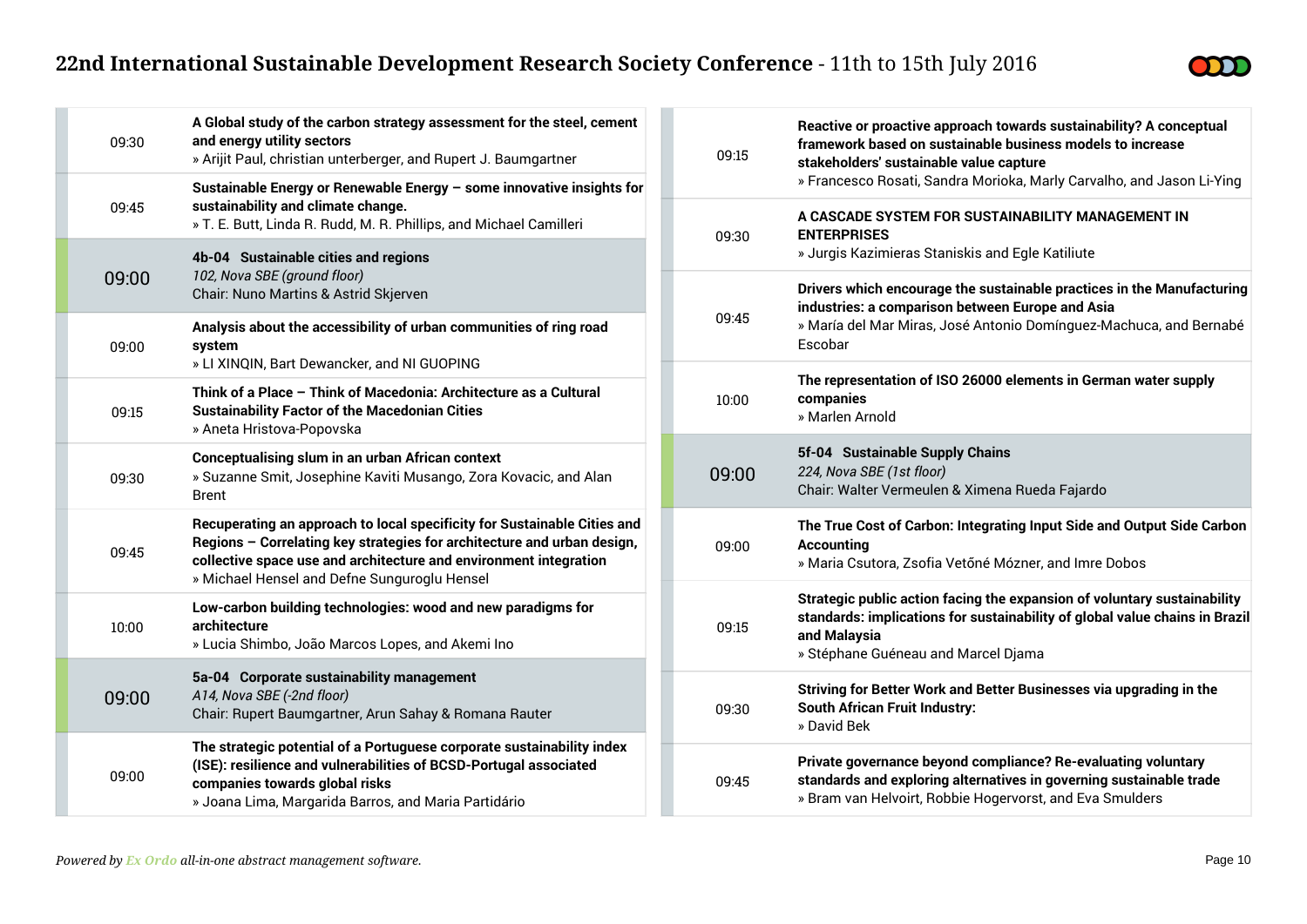

| 10:00 | SUSTAINABLE SUPPLY CHAIN MANAGEMENT PRACTICES IN PRIVATE<br><b>SECTOR - DRIVERS AND BARRIERS</b><br>» Luisa Pinto and Alawiya Alwy                                       |
|-------|--------------------------------------------------------------------------------------------------------------------------------------------------------------------------|
| 10:15 | A paradigm shift in sustainability governance? The emergence of<br>sustainable landscape initiatives<br>» Otto Hospes and Verina Ingram                                  |
| 09:00 | 6c-04 Social sustainability<br>217, Nova SBE (1st floor)<br>Chair: Evandro Moretto & Sara Moreno Pires                                                                   |
| 09:00 | Long-term population dynamics after evacuation from nuclear accident<br>and tsunami disaster considering willingness to return of the residents<br>» Kei Gomi            |
| 09:15 | Language as an inventory system for intangible cultural heritage<br>» Olga Bialostocka                                                                                   |
| 09:30 | Women social entrepreneurship: A step towards social sustainability<br>» Athanasia Stamatopoulou, Maria Goussia-Rizou, and Despina Sdrali                                |
| 09:45 | Family Planning and Environmental Sustainability (FPESA): Assessing<br>the Science<br>» Robert Engelman, Vicky Markham, and Yeneneh Terefe                               |
| 10:00 | Social sustainability and water management in BRICS countries:<br>opportunities for cooperation on impact assessments and risk<br>management<br>» Petras Shelton Zumpano |
| 09:00 | 7c-04 Advocacy and public participation<br>223, Nova SBE (1st floor)<br>Chair: Simon Bell & Nuno Videira                                                                 |
| 09:00 | <b>Creative Practices Around the Production of Cork</b><br>» Paula Reaes Pinto, António Gorgel Pinto, and Sölen Kipöz                                                    |
| 09:15 | Mainstreaming Sustainability in the Housing Sector: a New Approach to<br>an established process<br>» Georgia Warren-Myers and Chris Heywood                              |

| 09:30 | The influence of public participation on industrial wastewater<br>management in Thailand<br>» Tiraprapa Ratanachoti and Pauline Deutz                                                                     |
|-------|-----------------------------------------------------------------------------------------------------------------------------------------------------------------------------------------------------------|
| 09:45 | Revolution from the inside. How Grassroots Political Party Activism<br><b>Changed Scottish Government Energy Policy</b><br>» Jain Black                                                                   |
| 10:30 | <b>Coffee Break</b><br>Auditorium foyer - Nova Rectorate Building                                                                                                                                         |
| 11:00 | PS-4 Keynote Dr. Hans Bruyninckx<br>Auditorium - Nova Rectorate Building                                                                                                                                  |
| 12:00 | <b>Buffet Lunch</b><br>Auditorium foyer - Nova Rectorate Building                                                                                                                                         |
| 13:00 | PS-5 Keynote Dr. de Albuquerque<br>Auditorium - Nova Rectorate Building                                                                                                                                   |
| 14:10 | 0A-05 Adaptive sustainability policies and models in changing<br>contexts<br>217, Nova SBE (1st floor)<br>Chair: Marcelo Montaño & Thomas Fischer                                                         |
| 14:10 | A Study on Culture-specific Water Protection Service and System<br><b>Design for Qinghai province</b><br>» SungHee Ahn                                                                                    |
| 14:25 | SUSTAINABLE PUBLIC PROCUREMENT FRAMEWORK IN THE<br><b>BRAZILIAN FEDERAL PUBLIC ORGANIZATIONS</b><br>» Marcus Oliveira, João Miguel Simão, and Sandra Caeiro                                               |
| 14:40 | TRANSPORT POLICIES, PLANS AND PROGRAMMES IN BRAZIL:<br><b>CURRENT PRACTICE IN CONSIDERING ENVIRONMENTAL AND SOCIAL</b><br><b>ISSUES</b><br>» Anne Caroline Malvestio, Marcelo Montaño, and Thomas Fischer |
| 14:55 | <b>Framework for SEA enhancement in small islands</b><br>» Alexandra Polido, Elsa João, and Tomás Ramos                                                                                                   |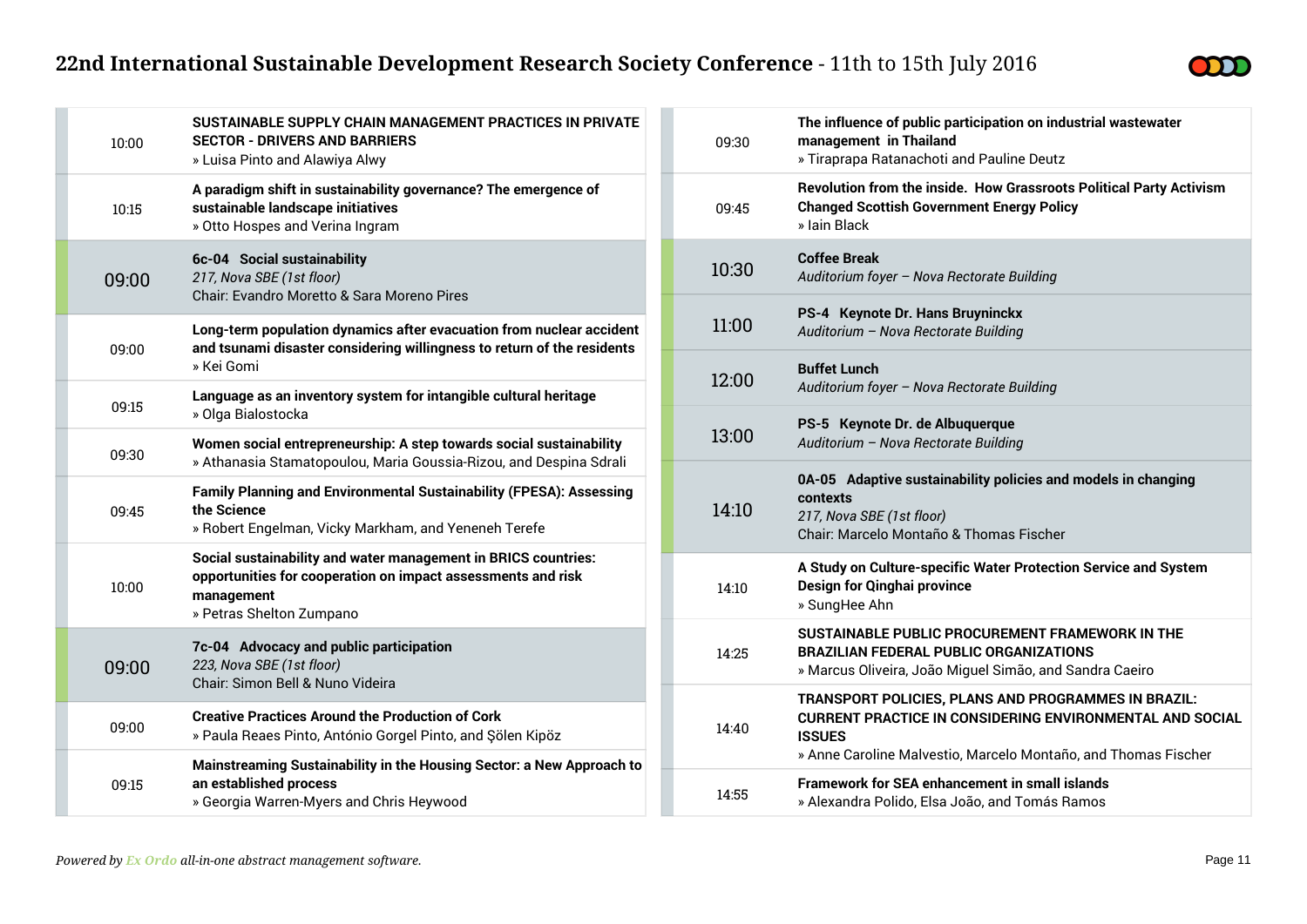

| 14:10 | 0D-05 African Perspectives on Sustainable Development<br>209, Nova SBE (1st floor)<br>Chair: Pieter van Heyningen                                                                                                | 14  |
|-------|------------------------------------------------------------------------------------------------------------------------------------------------------------------------------------------------------------------|-----|
| 14:10 | Views of local communities and indigenous people on congolese<br>rainforest sustainable management reform<br>» Filomena Amaral and João Miguel Simão                                                             | 14  |
| 14:25 | Analyzing Barriers and Pathways to Climate Adaptation in Ethiopia:<br><b>Integrating Perspectives from Social, Political, and Ecological Sciences</b><br>» Nichole Wissman Weber, Michael Roy, and Miranda Chase | 14. |
| 14:40 | Roadmap plan for establishing a multinational African Space Agency to<br>improve global environmental sustainability<br>» José Freitas, Carla Oliveira, and Fernando Caetano                                     | 14. |
| 14:10 | 3ac-05 Climate Change: Predicting impacts and adaptation strategies<br>(tracks 3a+3c)<br>102, Nova SBE (ground floor)                                                                                            | 14  |
|       | Chair: Julia Seixas (3a), Luís Miguel Nunes (3a) & Ulisses Azeiteiro (3c)                                                                                                                                        |     |
|       |                                                                                                                                                                                                                  |     |
|       | Assessing High School Student Perceptions and Comprehension of                                                                                                                                                   | 14  |
| 14:10 | <b>Climate Change</b><br>» Ulisses Azeiteiro, Paula Bacelar Nicolau, Paulo Santos, Leonor Bacelar<br>Nicolau, and Fernando Morgado                                                                               | 14  |
|       | GestAqua.AdaPT - climate change adaptation strategies in a                                                                                                                                                       |     |
| 14:25 | <b>Mediterranean river basin</b><br>» Paulo Diogo, Pedro Beça, António Rodrigues, Rafael Lino, João Nunes,<br>Cláudia Santos, João Rocha, Carlo Aall, and Marco Machado                                          | 14  |
| 14:40 | How does adaptation project work in practice? Lessons learnt from<br>climate sensitive flood risk reduction pilot projects in the Lower Mekong<br>region<br>» Linh Nguyen                                        | 14. |

| 14:10 | 3b-05 Renewable Energy and Energy Efficiency<br>A13, Nova SBE (-2nd floor)<br>Chair: Francisco Ferreira                                                                                                       |
|-------|---------------------------------------------------------------------------------------------------------------------------------------------------------------------------------------------------------------|
| 14:10 | Effectiveness of wind energy support policies in the European Union: an<br>empirical evaluation<br>» María Teresa García-Álvarez, Laura Cabeza-García, and Isabel Soares                                      |
| 14:25 | Integrative Smart City Planning - Energy system modelling at city scale<br>» Luis Pereira Dias, Júlia Seixas, Joao Pedro Gouveia, and Sofia Simoes                                                            |
| 14:40 | Coal or Green Energy? A Real Options Approach to Renewable Energy<br><b>Investments in the Philippines</b><br>» casper agaton                                                                                 |
| 14:55 | <b>Exploring the Timing Differences of CDM Project Registration</b><br>» Liguang Liu                                                                                                                          |
| 14:10 | 4a-05 Sustainable land use policy<br>223, Nova SBE (1st floor)<br>Chair: Dagmar Haase & Kua Harn Wei                                                                                                          |
| 14:10 | CONTEMPORARY CITIES - GLOBAL OVERVIEW, TRENDS AND<br><b>CHALLENGES</b><br>» Filomena Nascimento                                                                                                               |
| 14:25 | Urban sprawl - the trend of urban expansion in the municipality of<br>Coimbra<br>» Paula Castro, Helena Freitas, and Lurdes Barrico                                                                           |
| 14:40 | A study of children's impression evaluation of alley space in China and<br>Japan---Evaluation of urban spaces for sustainability<br>» xiang xiaolei and Akagawa Takao                                         |
| 14:55 | Study on the influence of the dormitory planning and design to the<br>living environment of the foreign students---For sustainable campus<br>planning and land management<br>» Zhou haomin and Bart Dewancker |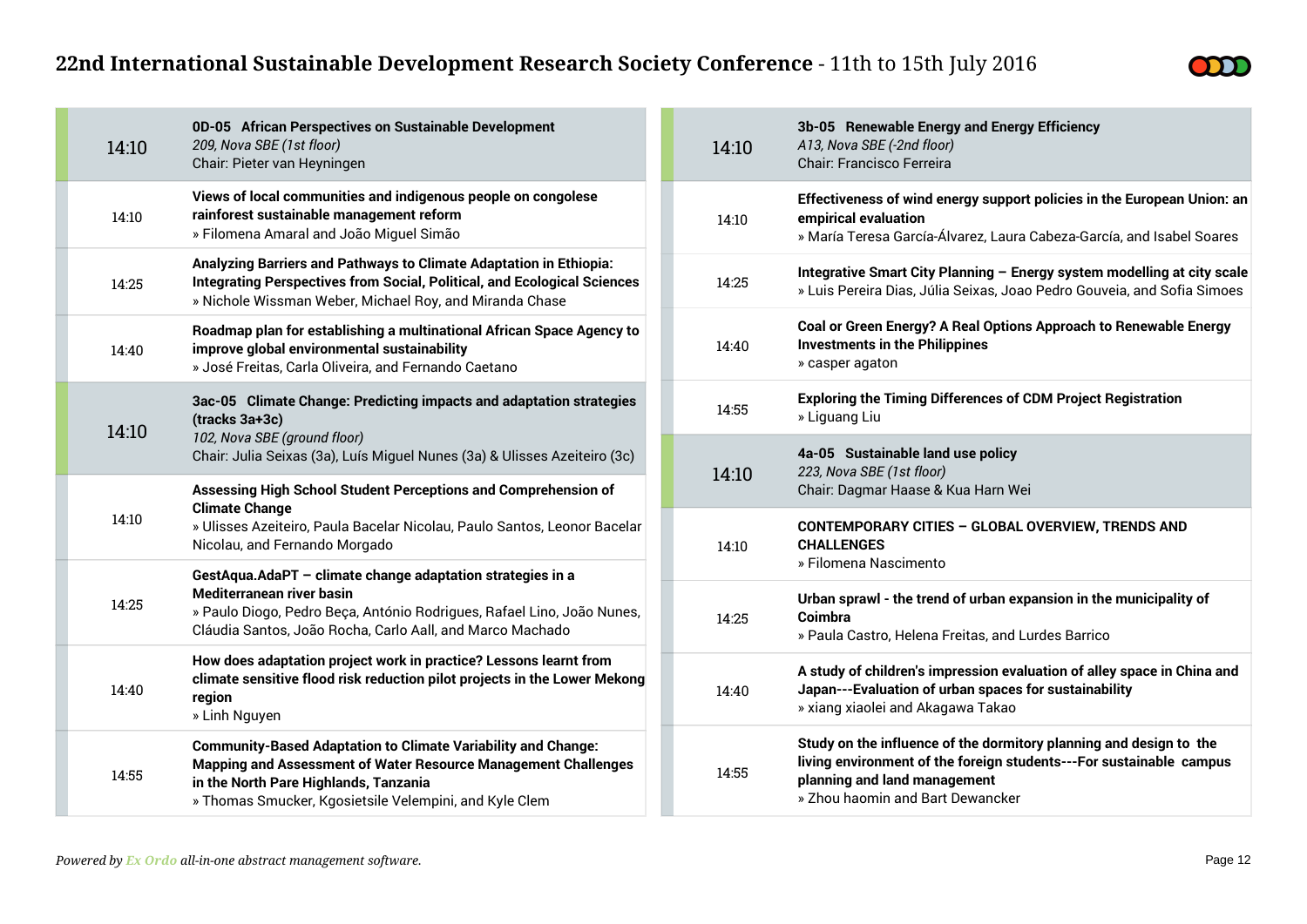

| 14:10 | 5d-05 Design for Sustainability<br>120, Nova SBE (ground floor)<br><b>Chair: Mattias Lindhal</b>                                                                                                               | 14:10 | 7a-05 Local and Regional Governance<br>219, Nova SBE (1st floor)<br>Chair: Meg Holden                                                                                                                                                          |
|-------|----------------------------------------------------------------------------------------------------------------------------------------------------------------------------------------------------------------|-------|------------------------------------------------------------------------------------------------------------------------------------------------------------------------------------------------------------------------------------------------|
| 14:10 | Design for sustainability models: a review from the perspective of<br>design management, sustainability management and social<br>responsibility<br>» Cristina Sousa Rocha, Paula Antunes, and Paulo Partidário | 14:10 | Toward Better Case Studies: Understanding what ecourbanism means<br>for urban governance<br>» Meg Holden, Robin Chang, Constance Carr, and Dominica Babicki                                                                                    |
| 14:25 | Integrating Design for Sustainability and Life Cycle Assessment - the<br>case of a multi-material car component<br>» Josef-Peter Schöggl and Rupert J. Baumgartner                                             | 14:25 | A German Example: the 'ESSENtial' motivations and arguments for the<br>2017 European Green Capital award<br>» Robin Chang and Karsten Zimmermann                                                                                               |
| 14:40 | Holistic Life Cycle Perspectives: Learnings from Life Cycle<br><b>Assessments in Automotive and Energy Industries</b><br>» Karin Tschiggerl and Milan Topić                                                    | 14:40 | Powerful sustainable development master-signifiers in urban planning<br>discourses<br>» Constance Carr                                                                                                                                         |
| 14:55 | Community-based research for innovation and design: in the case of<br>Qinghai<br>» Wanlin Zhang, Eun Ji Cho, Youyu Jiang, and Yinman Guo                                                                       | 14:55 | Eco-districts as an example of transformative change? An investigation<br>of energy use in Parc Marianne, Montpellier (France) and Olympic<br>Village, Vancouver (Canada)<br>» Dominica Babicki                                                |
| 14:10 | 5e-05 Circular economy, industrial ecology<br>224, Nova SBE (1st floor)<br><b>Chair: Pauline Deutz</b>                                                                                                         | 15:30 | <b>Coffee Break</b><br>Patio Nova SBE/IMS                                                                                                                                                                                                      |
| 14:10 | Drivers and barriers for the implementation of circular business models:<br>a typology<br>» Dorith Vermunt, Simona Negro, Pita Verweij, and Marko Hekkert                                                      | 16:00 | 0D-06 African Perspectives on Sustainable Development<br>209, Nova SBE (1st floor)<br>Chair: Carla Oliveira                                                                                                                                    |
| 14:25 | Circular Economy: An Economic and Industrial Model to Achieve the<br><b>Sustainability of the Society</b><br>» Julieth Vanessa Prieto Sandoval, Carmen Jaca, and Marta Ormazabal                               | 16:00 | <b>Understanding of Socio-Technical Transition Determinants and</b><br><b>Blocking Mechanisms: Empirical Perspectives on Community</b><br>Renewable Energy in Off-Grid Rural Electrification in Nigeria.<br>» Ahmed I. Butu and Peter Strachan |
| 14:40 | Rethinking solid waste management practices in Latin America: A case<br>study in inclusive recycling<br>» Luz Fernández, Andrea Ventura, and Celio Andrade                                                     | 16:15 | The Potentials of Pan-African Research Communities to Cooperate for<br><b>Sustainable Development</b><br>» Margareth Gfrerer, Solomon Mogus, and Zelalem Assefa                                                                                |
| 14:55 | Recycling Standards in Malaysia: How ready is Malaysian Recycling<br><b>Industry for Global Market?</b><br>» Ahmad Fariz Mohamed, Shaharudin Idrus, and Mohd Raihan Taha                                       | 16:30 | How African Design Perspectives Challenge Sustainable Development<br>» Collins Makunda and Håkan Edeholt                                                                                                                                       |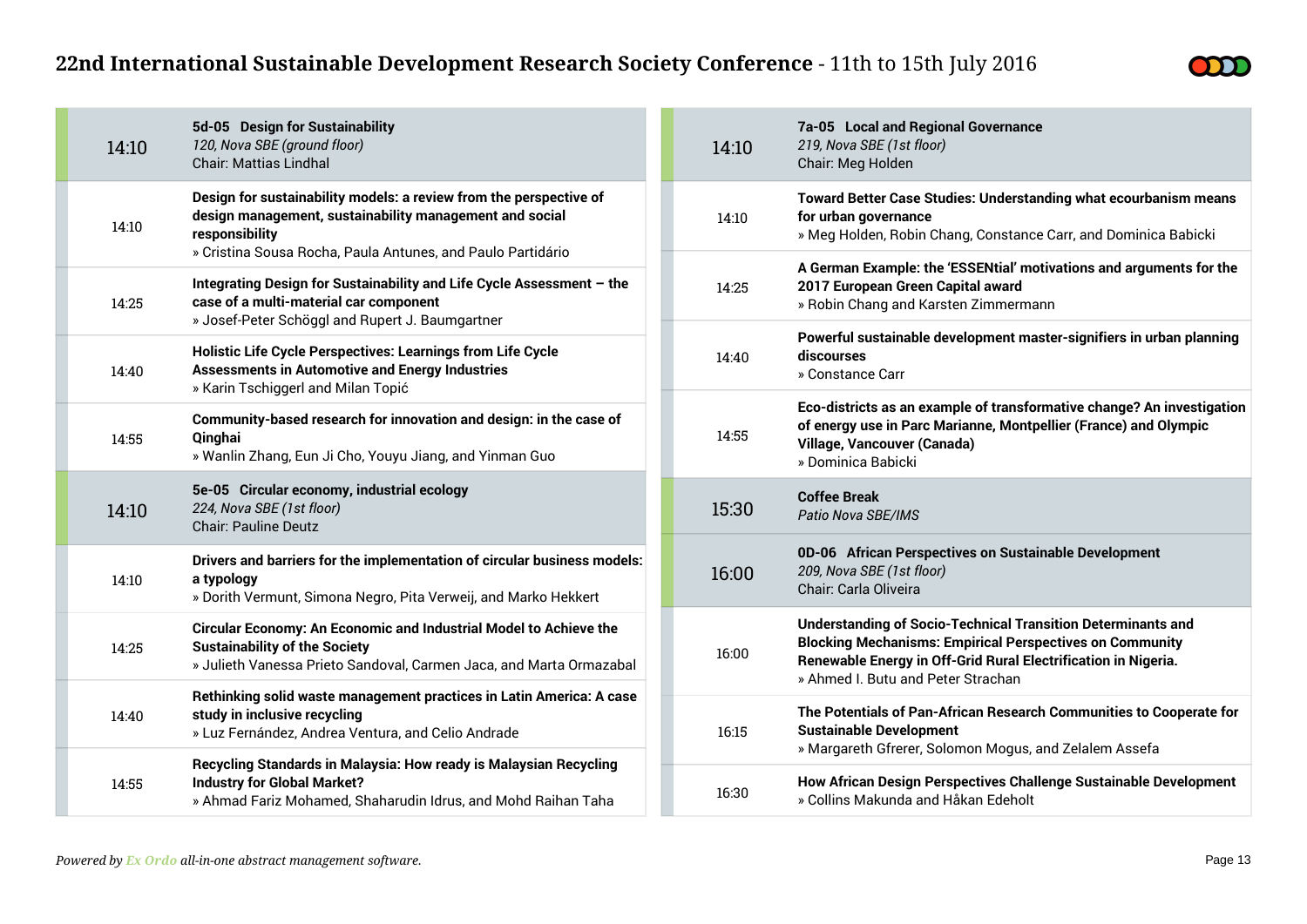**College** 



| 16:45 | Context driven models for private sector engagement in skill building<br>initiatives<br>» Jennie Perzon and Ingrid Alexanderson                                                                                                 |  |
|-------|---------------------------------------------------------------------------------------------------------------------------------------------------------------------------------------------------------------------------------|--|
| 16:00 | 1c-06 Role of Academia<br>217, Nova SBE (1st floor)<br>Chair: Rodrigo Lozano & Sandra Caeiro                                                                                                                                    |  |
| 16:00 | Advancing a Core Indicator Framework for Sustainability Reporting in<br><b>Higher Education Based on the GRI's Materiality Principle</b><br>» Kim Ceulemans, Talia Stough, and Wim Lambrechts                                   |  |
| 16:15 | <b>Business Ethics and Corporate Social Responsibility Teaching in</b><br><b>Management Study Programmes</b><br>» Vítor Vilar and João Miguel Simão                                                                             |  |
| 16:30 | <b>Environmental Sustainability in Portuguese Middle and High Schools -</b><br><b>Attitudes, Perceptions and Implementation</b><br>» José Ferreira, Sandra Caeiro, and Carla Martinho                                           |  |
| 16:45 | Towards transformative ESD assessment at business schools<br>» Mirjam Minderman                                                                                                                                                 |  |
| 16:00 | 2a-06 Biodiversity and Ecosystem challenges<br>223, Nova SBE (1st floor)<br>Chair: Joachim Spangenberg & Rob Wallis                                                                                                             |  |
| 16:00 | THE ROLE OF RE-VEGETATION ON CARBON CYCLES MANAGEMENT ON<br>THE REHABILITATION OF OPEN-COAL MINING AREA AT TROPICAL<br><b>REGION</b><br>» Cahyono Agus, Pamungkas Putra, Eny Faridah, Richard Napitupulu,<br>and Dewi Wulandari |  |
| 16:15 | Integrating ecosystem services into regional spatial planning: the case<br>of Lisbon Metropolitan Area<br>» André Mascarenhas, Tomás Ramos, Dagmar Haase, and Rui Santos                                                        |  |

| 16:30 | Problem framing of a transdisciplinary research process using the<br>Social-Ecological framework in the montado landscape of Alentejo<br>Portugal<br>» Helena Guimarães, Nuno Guiomar, Diana Surová, Sérgio Godinho,<br>Teresa Pinto Correia, Audun Sandberg, Federica Ravera, and marta<br>varanda |
|-------|-----------------------------------------------------------------------------------------------------------------------------------------------------------------------------------------------------------------------------------------------------------------------------------------------------|
| 16:45 | Linking ecosystem services and biodiversity<br>» Joachim Spangenberg and Josef Settele                                                                                                                                                                                                              |
| 16:00 | 4b-06 Sustainable cities and regions<br>102, Nova SBE (ground floor)<br>Chair: Nuno Martins & Astrid Skjerven                                                                                                                                                                                       |
| 16:00 | Assessing urban transformative capacity: A comparative case study of<br>Seoul, Gwangju and Changwon (South Korea)<br>» Marc Wolfram                                                                                                                                                                 |
| 16:15 | Design Research: Contents, Characteristics and possible Contributions<br>for a Sustainable Society<br>» Astrid Skjerven                                                                                                                                                                             |
| 16:30 | THE EMERGING OF MEGA URBAN REGIONS IN MALAYSIA: MANAGING<br><b>URBANIZATION TRANSITION</b><br>» Shaharudin Idrus, Abdul Samad Abdul Hadi, Shaharuddin Mohd Ismail,<br>Mohd Raffi Othman, and Mohd Raihan Taha                                                                                       |
| 16:00 | 5a-06 Corporate sustainability management<br>A14, Nova SBE (-2nd floor)<br>Chair: Rupert Baumgartner, Arun Sahay & Romana Rauter                                                                                                                                                                    |
| 16:00 | Corporate sustainability integration by coalescing organisational<br>culture, structure and learning in time<br>» Sjors Witjes, Walter Vermeulen, and Jacqueline Cramer                                                                                                                             |
| 16:15 | <b>CORPORATE SOCIAL RESPONSIBILITY AS A FORM OF AWARENESS</b><br>AND CORPORATE ACCOUNTABILITY TO SOCIETY AND ENVIRONMENT<br>IN ACHIEVING SUSTAINABLE DEVELOPMENT IN INDONESIA<br>» Nyulistiowati Suryanti                                                                                           |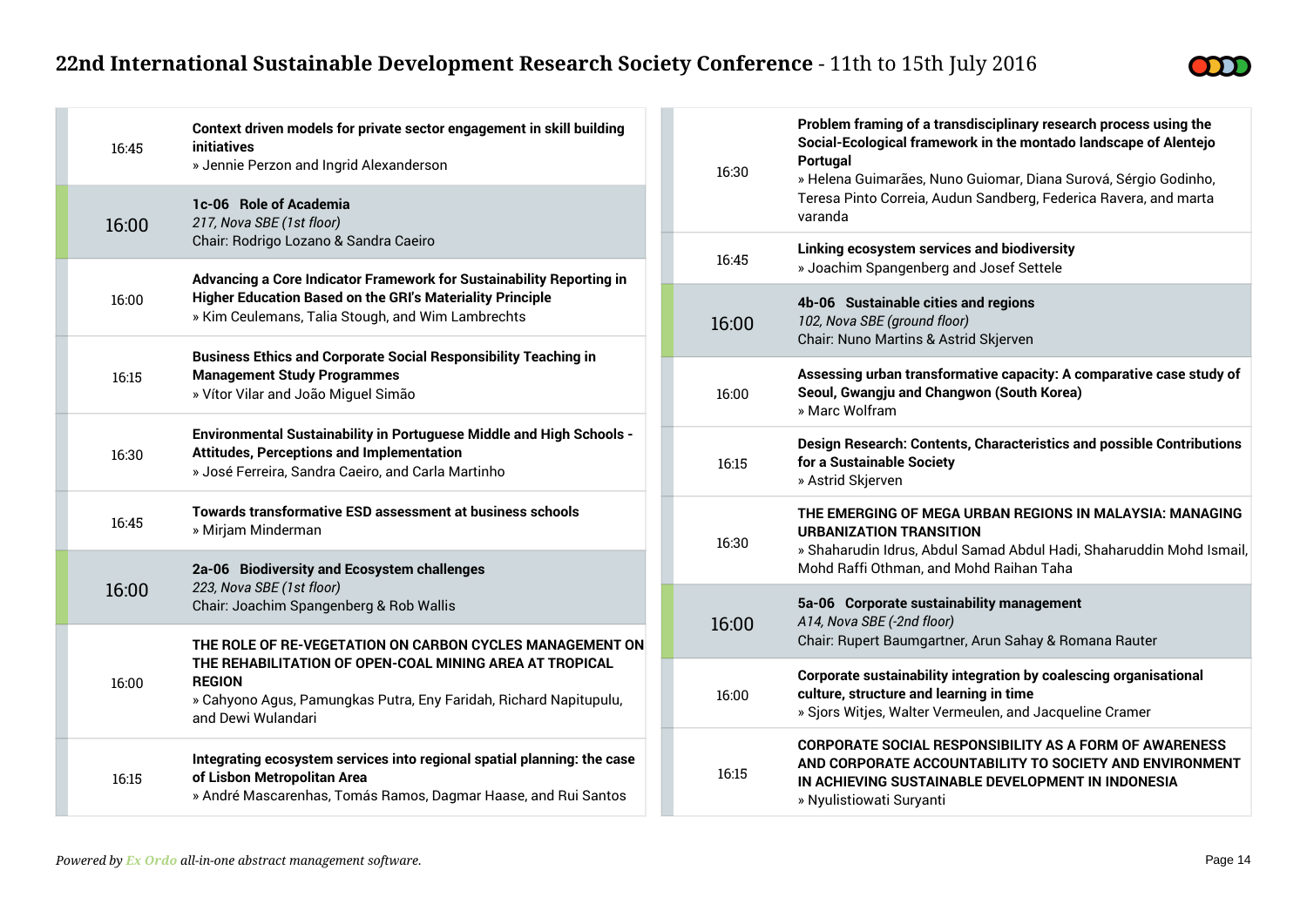

| 16:30 | INDIVIDUAL DYNAMIC CAPABILITIES AND BUSINESS SUSTAINABILITY<br>PERCEPTION: A GENDER APPROACH<br>» MARIAN BUIL-FABREGÁ, Mar Alonso-Almeida, and Llorenç Bagur-<br>Femenías                                                                                                                                                                                                                                                            | 16:15          | Sustainable Supply Chains in high-quality coffee markets: The<br><b>Relationship Coffee Model</b><br>» Juan N. Hernandez-Aguilera, Miguel I. Gómez, Amanda D. Rodewald,<br>Ximena Rueda Fajardo, Colleen Anunu, Ruth Bennett, and Harold M. Van<br>Es |
|-------|--------------------------------------------------------------------------------------------------------------------------------------------------------------------------------------------------------------------------------------------------------------------------------------------------------------------------------------------------------------------------------------------------------------------------------------|----------------|-------------------------------------------------------------------------------------------------------------------------------------------------------------------------------------------------------------------------------------------------------|
| 16:45 | Registrations decreasing and new possible incentives: investigating<br><b>EMAS Regulation applying a Structural Equation Modelling approach</b><br>» Michele Preziosi, Giorgia Rocco, and Roberto Merli                                                                                                                                                                                                                              | 16:30          | Managing late modern risks- reflexive responsibility in a textile supply<br>chain<br>» Natasja Börjeson and Magnus Boström                                                                                                                            |
| 17:00 | The sustainability of the Italian water sector: an empirical analysis by<br><b>DEA</b>                                                                                                                                                                                                                                                                                                                                               | 16:45          | Can the Implications of the GHG Protocol's Scope 3 be realized?<br>» Jerry Patchell                                                                                                                                                                   |
|       | » Ginevra Virginia Lombardi, Massimo Gastaldi, Michela Miliacca,<br>Gianluca Stefani, Marco Tiberti, Cecilia Almeida, and Biagio Giannetti                                                                                                                                                                                                                                                                                           | 16:00          | 6d-06 Lifestyles and consumer behavior<br>120, Nova SBE (ground floor)                                                                                                                                                                                |
| 16:00 | 5c-06 Sustainability Transitions<br>224, Nova SBE (1st floor)                                                                                                                                                                                                                                                                                                                                                                        |                | Chair: Iain Black & Cecilia Soler                                                                                                                                                                                                                     |
|       | Chair: Pieter van Heyningen & Ralph Horne                                                                                                                                                                                                                                                                                                                                                                                            |                | What is to be sustained? Exploring public discourses of sustainability in<br>advanced and emerging economies                                                                                                                                          |
| 16:00 | Innovation and sustainability transitions: lessons from bottom-up<br>initiatives                                                                                                                                                                                                                                                                                                                                                     | 16:00          | » Kristina Diprose, Canny Liu, Katie Mcquaid, Gill Valentine, Robert<br>Vanderbeck, Lily Chen, and Mei Zhang                                                                                                                                          |
|       | » Isabel Salavisa and maria ferreiro                                                                                                                                                                                                                                                                                                                                                                                                 |                | Coming out of the niche? Social banking in Germany: an empirical                                                                                                                                                                                      |
| 16:15 | Experimental projects as learning settings for system building in<br>sustainability transitions: the case of marine renewable energies<br>» Margarida Fontes, Nuno Bento, and Cristina Sousa<br>"Politics in a transition to low-carbon energy, Case study:Discourse<br>analysis of reasons for investment in renewable energy by oil and gas<br>companies in Thailand"<br>» Warathida Chaiyapa, Miguel Esteban, and Yasuko Kameyama | 16:15<br>16:30 | analysis of consumer characteristics and market size<br>» Kathleen Krause and Dirk Battenfeld                                                                                                                                                         |
|       |                                                                                                                                                                                                                                                                                                                                                                                                                                      |                | A conceptual systems thinking and life cycle analysis of the sharing                                                                                                                                                                                  |
|       |                                                                                                                                                                                                                                                                                                                                                                                                                                      |                | economy<br>» Nuno Videira, Paula Antunes, and Rui Santos                                                                                                                                                                                              |
| 16:30 |                                                                                                                                                                                                                                                                                                                                                                                                                                      | 16:45          | Environmentally sustainable consumption practice and the missing<br>non-human living element<br>» Bianca Koroschetz and Cecilia Solér                                                                                                                 |
| 16:00 | 5f-06 Sustainable Supply Chains<br>A13, Nova SBE (-2nd floor)<br>Chair: Walter Vermeulen & Ximena Rueda Fajardo                                                                                                                                                                                                                                                                                                                      | 16:00          | 7a-06 Local and Regional Governance<br>219, Nova SBE (1st floor)<br>Chair: Meg Holden                                                                                                                                                                 |
| 16:00 | Globalization and the sustainable exploitation of scarce groundwater in<br>Peru<br>» Jana Schwarz and Erik Mathijs                                                                                                                                                                                                                                                                                                                   | 16:00          | Notes from the watershed: What community stories can tell us about<br>sustainable water management practices.<br>» Mary Gearey                                                                                                                        |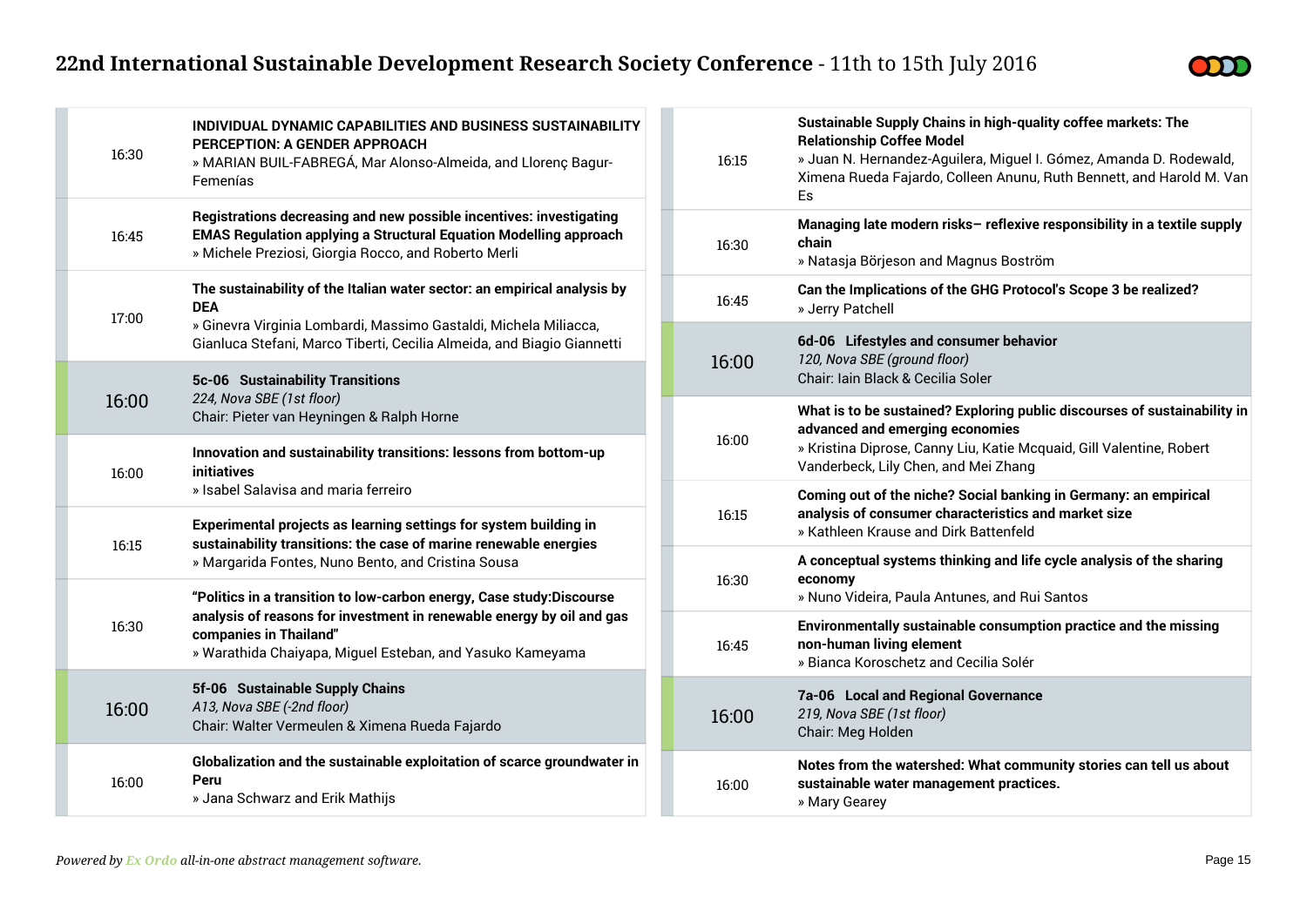

| 16:15 | Supporting EIA for a regional road project by HIA and stakeholder<br>engagement<br>» Ralf Aschemann and Bianca Neuhold                                                                                                                                                                                                                                                                                                                              | Analysis of the Dependency among Neighbouring Land Use, Gross Floor<br>Area, and Land Surface Temperature to Adapt the Future Climate<br>» hungchu chen, Bauke De Vries, Qi Han, and Conrad Heinz Philipp    |
|-------|-----------------------------------------------------------------------------------------------------------------------------------------------------------------------------------------------------------------------------------------------------------------------------------------------------------------------------------------------------------------------------------------------------------------------------------------------------|--------------------------------------------------------------------------------------------------------------------------------------------------------------------------------------------------------------|
| 16:30 | Adopting a place-based approach: incorporating community interest<br>into the multi-level governance of inland waterways<br>» Alex Franklin                                                                                                                                                                                                                                                                                                         | Application of different composting techniques in the treatment of<br>waste from restaurants<br>» Maria Cristina Rizk, Adriano da Silva Yokoya, and Marcelo de Melo<br>Bernini Conte                         |
| 16:45 | Agrarian Cooperatives as Sustainable Governance Structures in the<br><b>Region of Algarve, Portugal</b><br>» Elidomar Alcoforado, Alcides Rene Fretes Fariña, and Ana Claudia<br>Gomes                                                                                                                                                                                                                                                              | Application of porous materials for purification of flue gas from mercury<br>to avoid atmosphere pollutions<br>» Magdalena Wdowin, Rafał Panek, Piotr Kunecki, and Beata Stozek                              |
| 17:30 | <b>PS-6 Plenary session</b><br>Auditorium - Nova Rectorate Building                                                                                                                                                                                                                                                                                                                                                                                 | CO2 emissions and water tradeoff: future electricity generation in China<br>» Bolin Pan and Alun Gu                                                                                                          |
| 18:00 | Networking@ISDRS2016<br>Patio Nova SBE/IMS                                                                                                                                                                                                                                                                                                                                                                                                          | Carbon dioxide emissions in Portuguese fisheries: trends and future<br>perspectives<br>» Henrique Cabral, Jorge Sousa, Stéphanie Pasquaud, Rita Gamito, and                                                  |
| 18:00 | <b>P1</b> Poster session<br>Nova SBE, corridor at ground floor                                                                                                                                                                                                                                                                                                                                                                                      | Célia Teixeira<br>Construction and demolition waste: the steps for a sustainable                                                                                                                             |
|       | A decision with long-term consequences: An empirical study of<br>homeowners' decision-making process for heating system<br>replacements and new installations<br>» Maria Hecher, Stefanie Hatzl, Christof Knoeri, and Alfred Posch<br>A preliminary assessment on the effects of small hydropower schemes<br>on the aquatic and riparian vegetation. Some Portuguese case studies<br>» Maria Manuela Portela, Miguel Mendonça, and Francisca Aguiar | management in a municipality of western of São Paulo State - Brazil<br>» Maria Cristina Rizk and Nataly Tanno                                                                                                |
|       |                                                                                                                                                                                                                                                                                                                                                                                                                                                     | <b>Cultural Values and Trust in Agents and Technology in the Anticipation</b><br>of Change to a Dynamic Prices Grid<br>» Maria Breda                                                                         |
|       |                                                                                                                                                                                                                                                                                                                                                                                                                                                     | DEVELOPMENT OF VALUE-ADDED PRODUCTS FROM BIOMASS<br>» Maria Meirelles, Helena Vasconcelos, and Roberto Amorim                                                                                                |
|       | A strategy for the sustainability of the University of Aveiro's campi<br>» Ana Isabel Miranda, Romeu Vicente, Joana Costa, filomena martins,<br>cristina bernardes, Rui Vieira, Rosa Pinho, Nelson Martins, Nuno Dias,<br>Carlos Fonseca, Pedro Ferreira, António Agostinho, and Carlos Borrego                                                                                                                                                     | Design for local development: an approach based on autochthonous<br>materials and traditional manufacturing methods<br>» aline souza, Lia Krucken, and Rita Almendra                                         |
|       | An urban river front at risk of flooding: A case study in sustainability<br>» Maria Monteiro and Jorge Carlos                                                                                                                                                                                                                                                                                                                                       | Destination of by-products in the citrus industry in Brazil<br>» marcia andreazzi, Maria de los Angeles Lizama, Adriano Mendes,<br>Isabele Emanuelli, Queila Turchetto, Rafaela Herrera, and Karina Oliveira |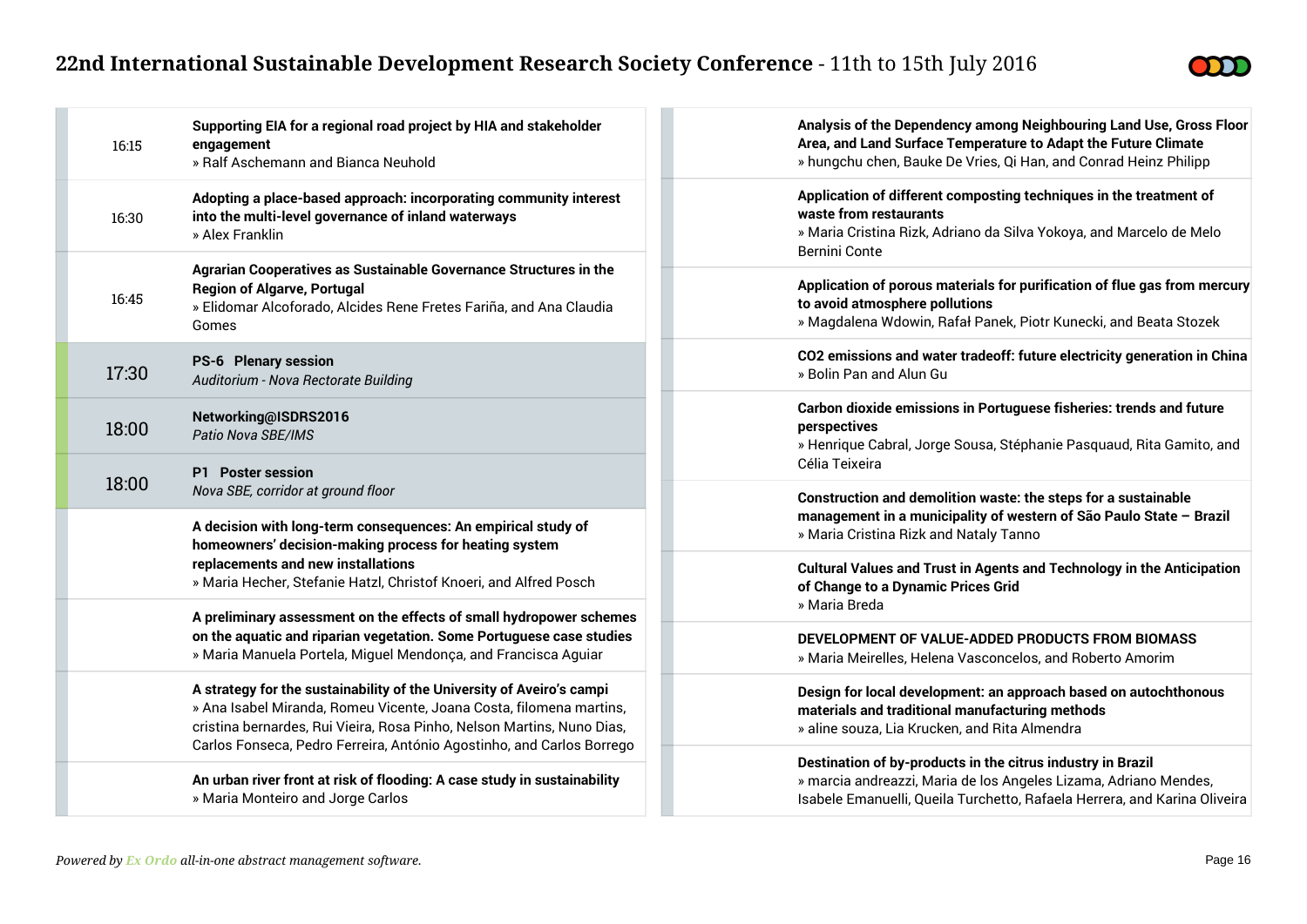

| Environmental evaluation of six building shearing layers for the                                                            | Optimized control of effluent quality for improved energy consumption                                                                                            |  |
|-----------------------------------------------------------------------------------------------------------------------------|------------------------------------------------------------------------------------------------------------------------------------------------------------------|--|
| allocation of green points                                                                                                  | in wastewater treatment works                                                                                                                                    |  |
| » Svetlana Pushkar and Oleg Verbitsky                                                                                       | » Elfrida Carstea, Gabriela Pavelescu, Simona Dontu, and Dan Savastru                                                                                            |  |
| Environmental health: use of fish parasites as bioindicators of                                                             | Perceptions of Relying Upon Smart Meters Within a Digitalized Grid                                                                                               |  |
| environmental quality in Brazil.                                                                                            | With Dynamic Prices and of Using Technology in Managing                                                                                                          |  |
| » Maria de los Angeles Lizama, marcia andreazzi, Eliane Fernandes,                                                          | <b>Consumption of Electricity at Home: The Role Of Trust</b>                                                                                                     |  |
| Ricardo Takemoto, and Luiz Felipe Velho                                                                                     | » Maria Breda and Lisete Monica                                                                                                                                  |  |
| <b>Extravagant Consumption and its Implications for Sustainability: The</b>                                                 | Predicting behaviour - energy efficiency types in organizational settings                                                                                        |  |
| <b>Case of the Ultra High Net Worth Emirati</b>                                                                             | » Stefanie Hatzl, Christiane Reischl, Eva Fleiß, Sebastian Seebauer, and                                                                                         |  |
| » Amer Kamleh and Jain Black                                                                                                | <b>Alfred Posch</b>                                                                                                                                              |  |
| Fair Trade Image Constructs - a self-fulfilling prophecy?                                                                   | Process of urbanization and ownership of fluvial channels: a case study                                                                                          |  |
| » Maria Angélica Rotondaro and Luc Wüst                                                                                     | in Macacos Stream, Álvares Machado/SP - Brazil                                                                                                                   |  |
| Framework for mitigation simplification and evolutionary citywide                                                           | » Renata Ribeiro de Araújo, Bruna de Souza Silva, and Maria Cristina                                                                                             |  |
| energy optimization: Hong Kong Case-study                                                                                   | Rizk                                                                                                                                                             |  |
| » Luis Coruche                                                                                                              | SURFACE TEMPERATURE AND THE ENVIRONMENTAL ASSESSMENT                                                                                                             |  |
| HOW THE BRAZILIAN LAW HANDLES THE GREENWASHING SITUATION                                                                    | OF HYDROCLIMATIC SERVICES PROVIDED BY THE VEGETATION                                                                                                             |  |
| » Carolina Cesetti                                                                                                          | <b>COVER IN THE SEMI-ARID OF BRAZIL</b>                                                                                                                          |  |
| Influence of treated effluent discharged in Ribeirão Montalvão, city of                                                     | » Felipe Alcântara de Albuquerque, Suzana Maria Gico Lima                                                                                                        |  |
| Alfredo Marcondes / SP - Brazil                                                                                             | Montenegro, Bernardo Barbosa Da Silva, and Helder Guimarães                                                                                                      |  |
| » Renata Ribeiro de Araújo, Raul Selverio Fuso, and Maria Cristina Rizk                                                     | SUSTAINABLE CITY: CONJUCTURES OF MALAYSIAN URBANISATION<br>PROGRESS AND THE RISING CHALLENGES                                                                    |  |
| Interaction between copper and five selected organic amendments to<br>use them to remediate polluted soils                  | » Shaharudin Idrus and Abdul Samad Abdul Hadi                                                                                                                    |  |
| » Begoña Mayans                                                                                                             | Strategy environmentally sustainable: Use of graphene for the removal                                                                                            |  |
| Knowledge Cities and Sustainable Innovation in Developing Countries<br>» Rodrigo Casagrande, Janaina Macke, and João Sarate | of textile dyes<br>» Eveline Haiana Costa de Oliveira, Ana Maria Salgueiro Baptisttella,<br>Helder Guimarães, Marcos Ghislandi, Marilda Nascimento Carvalho, and |  |
| Measuring Sustainability in Higher Education Institution: a case study in                                                   | Maurício Alves Da Motta Sobrinho                                                                                                                                 |  |
| a university in South of Brazil.                                                                                            | Sustainability of Rural Landscape of Langkawi Geopark in Malaysia: A                                                                                             |  |
| » Fernanda Frankenberger Silva and Ubiratã Tortato                                                                          | <b>New Dimension</b>                                                                                                                                             |  |
| NETGREEN - Network for Green Economy Indicators                                                                             | » Shaharuddin Mohamad Ismail, Azman A Rahman, and Noor                                                                                                           |  |
| » Pedro Beça and Rui Santos                                                                                                 | Fazamimah Mohd Ariffin                                                                                                                                           |  |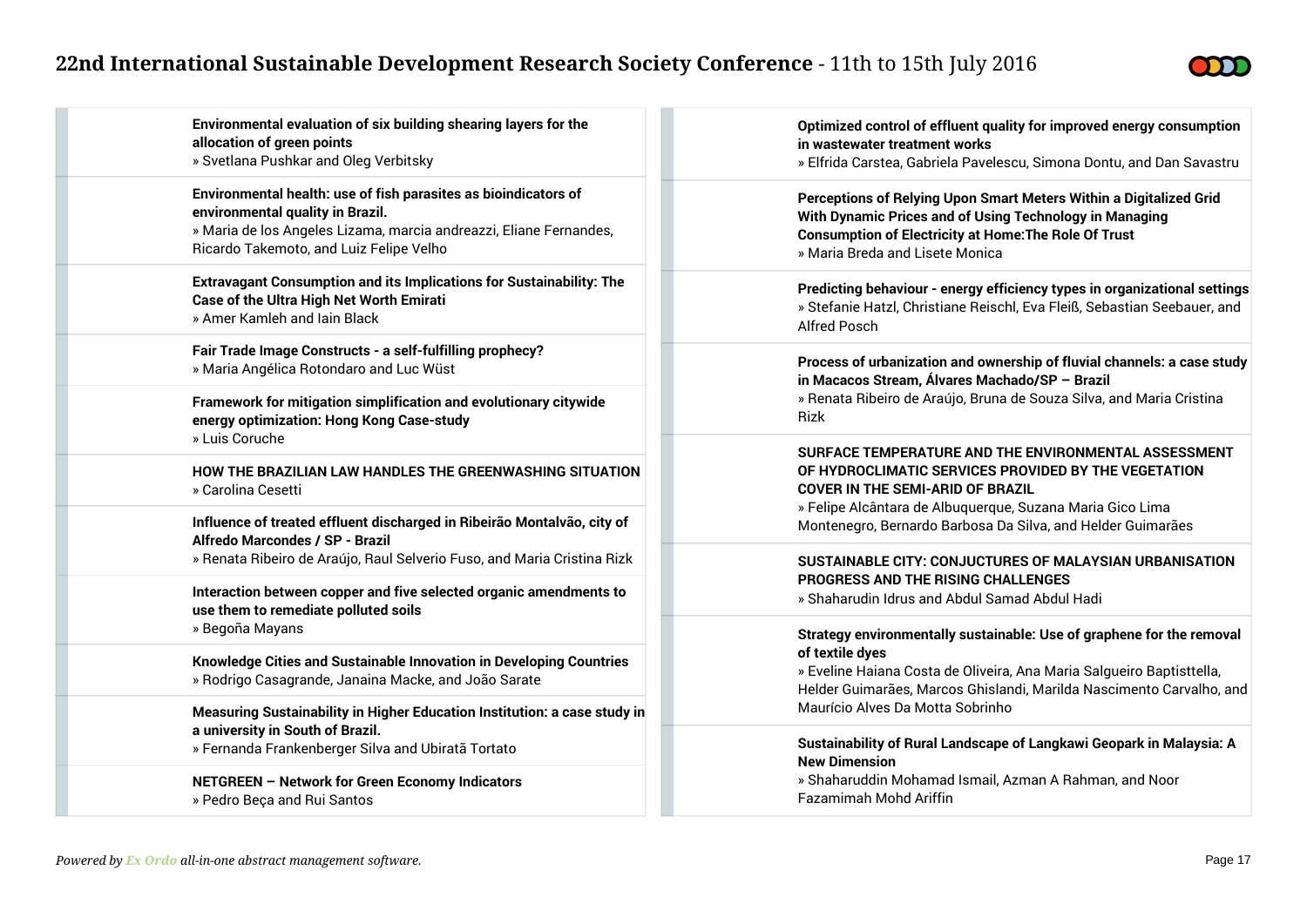

| Sustainability of the Energy System: Transition through Stakeholder<br><b>Activation</b><br>» John Morrissey, Niall Dunphy, Stephen Axon, Breffni Lennon, Christine                    | To Import Coal or Invest in Renewables? A Real Options Approach to<br><b>Energy Investment in the Philippines</b><br>» casper agaton                                                               |
|----------------------------------------------------------------------------------------------------------------------------------------------------------------------------------------|----------------------------------------------------------------------------------------------------------------------------------------------------------------------------------------------------|
| Gaffney, Joanne Hillman, Keelan Meade, Rosita Aiesha, Paul O'Connor,<br>Linda Connolly, Ger mullally, John McCarthy, Clodagh Harris, Eva Boo,<br>and Eve Dallamaggiore                 | Towards sustainable drinking water treatment $-$ the application of<br>natural coagulants in the removal of emerging contaminants<br>» Vânia Serrão Sousa, Ana Costa, and Margarida Ribau Teixeira |
| Sustainable development of coal mining in Poland<br>» Katarzyna Kryzia, Dominik Kryzia, and Michał Kopacz                                                                              | Towards sustainable sewage systems: Integrated socio-technical and<br>socio-ecological assessment                                                                                                  |
| THE RENEWABLE ENERGIES IN THE CARBON MARKET IN LATIN                                                                                                                                   | » Jana Rüger                                                                                                                                                                                       |
| <b>AMERICA</b><br>» Lira Luz Benites Lázaro, André Luiz Miranda Silva Zopelari, Neli<br>Aparecida de Mello-Théry, Alice Falleiro, and Celio Andrade                                    | <b>Transport Infrastructure Project Evaluation: Transforming CBA to</b><br>include a life cycle perspective<br>» Heather Jones, Filipe Moura, and Tiago Domingos                                   |
| THERMAL AND PHYSICAL CHARACTERIZATION OF COMPOSITE<br><b>VEGETAL FIBERS/ANIMAL DUNG FOR SUSTAINABLE BRIQUETTES</b><br>» Helena Vasconcelos, Maria Meirelles, and Roberto Amorim        | THE INDUSTRIAL ECOLOGY AND THE THEORIES OF SYSTEMS,<br>INSTITUTIONAL AND OF THE RESOURCES DEPENDENCE: ANALIZING<br>THE ACTORS ON A TECHNOLOGY PARK                                                 |
| Ten Propositions for Urban Timber: Developing Guidelines for the Multi-                                                                                                                | » Marcelo Trevisan and Luis Felipe Nascimento                                                                                                                                                      |
| <b>Story Timber City</b><br>» Jan Strumiłło                                                                                                                                            | Trends, Related Topics and Future Directions on Sustainable Innovation<br>» Janaina Macke and Pedro Aloise                                                                                         |
| The EMAS downturn: a survey on motivations behind the crisis and<br>enabling measures to stimulate new registrations<br>» Roberto Merli, Michele Preziosi, and Maria Claudia Lucchetti | Preliminary inventory of the energy use in the rural areas of Angola<br>» Fernando Cativa and Ana Luisa Fernando                                                                                   |
| The conditions for development of clean technologies of electricity<br>production in Poland<br>» Monika Pepłowska, Dominik Kryzia, and Lidia Gawlik                                    | Industrial symbiosis, the Ecopark Natura analysis: implementation<br>challenges<br>» João Soares, Carolina Sampaio Marques, Luciana Brandli, and Marcelo<br>Trevisan                               |
| The effect of climate change on urban drainage systems<br>» Bartosz Kazmierczak, Marcin Wdowikowski, and Ondrej Ledvinka                                                               | Sustaining Community with Regional Identity: A Comparison Study of<br>the Ceramic Producing Regions of China's Changsha and Japan's Seto                                                           |
| The importance of reducing food waste in restaurants for the<br>minimization of environmental impacts<br>» Maria Cristina Rizk and Barbara de Almeida Perão                            | and Tokoname<br>» Baosheng Wang                                                                                                                                                                    |
| The potential of Social network media in Sustainable marketing policy<br>and the role of EWOM<br>» MOhammad Reza Nemat Gorgani and Golnaz Mostaghimi                                   | ADAPTATION MEASURES TO CLIMATE CHANGE IN THE SECTOR OF<br>WATER RESOURCES. THE CASE OF THE ISLANDS OF SANTIAGO AND<br>SANTO ANTÃO, CAPE VERDE, WEST AFRICA.<br>» Kátia Regina D'Assunção Ramos     |
|                                                                                                                                                                                        |                                                                                                                                                                                                    |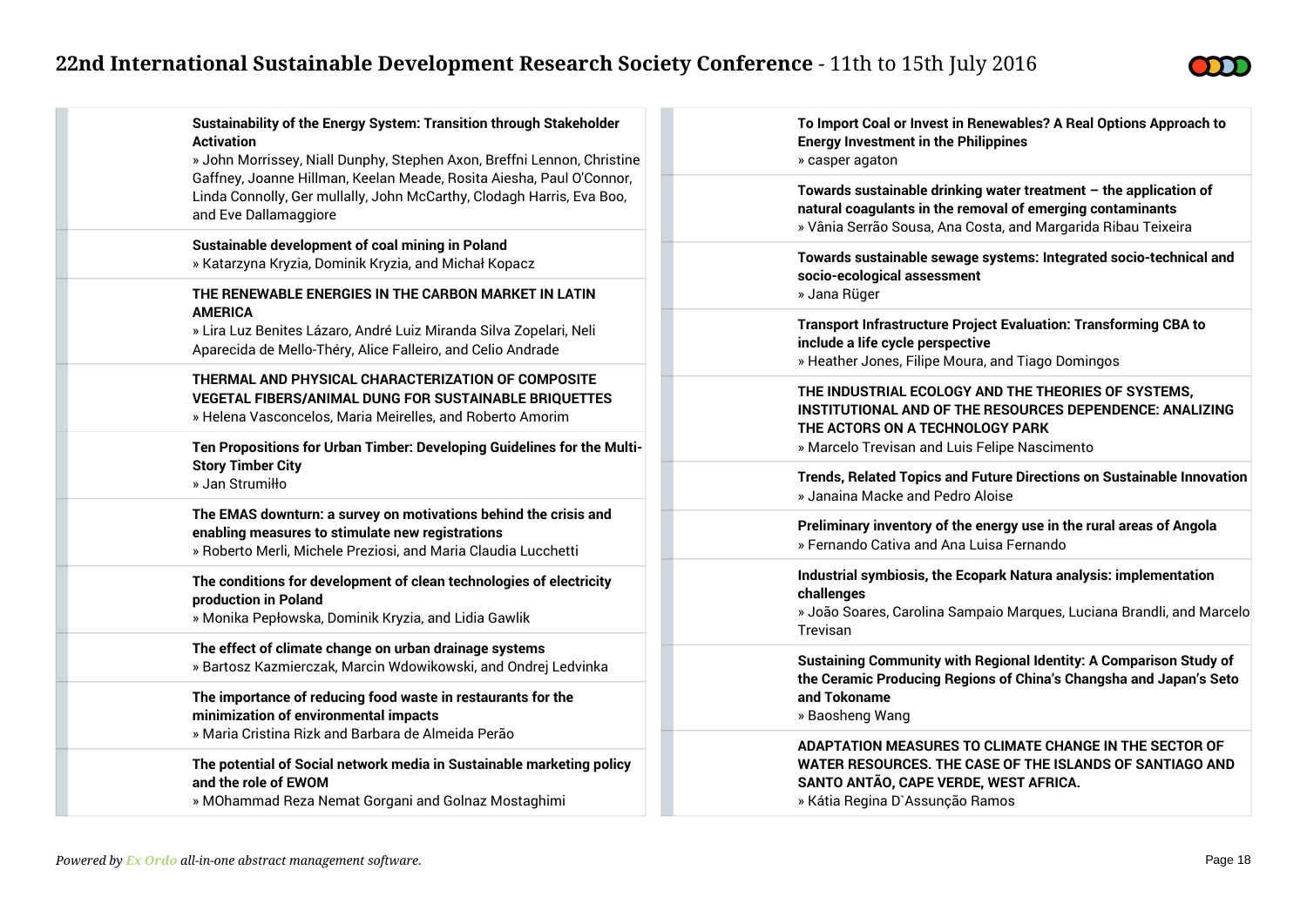

|                   | INTEGRATION OF RISKS AND ADAPTATION OPPORTUNITIES IN LOCAL<br>DEVELOPMENT INSTRUMENTS: THE CASE OF SANTA CRUZ COUNTY,<br>SANTIAGO ISLAND - CAPE VERDE, WEST AFRICA.<br>» Kátia Regina D`Assunção Ramos and Luis Miguel Nunes                                                                                                          |       | 10:00                                                                                              | Indicators of Sustainable Development in the Brazilian Capital's<br>between 2000-2010.<br>» Claudia Alexandra Bolela Silveira, Mateus Duarte Ribeiro, Salvador<br>Boccaletti Ramos, and Monica Andrade                                                              |
|-------------------|---------------------------------------------------------------------------------------------------------------------------------------------------------------------------------------------------------------------------------------------------------------------------------------------------------------------------------------|-------|----------------------------------------------------------------------------------------------------|---------------------------------------------------------------------------------------------------------------------------------------------------------------------------------------------------------------------------------------------------------------------|
| 19:30             | Dinner - Shuttle bus departure<br>Campus entrance                                                                                                                                                                                                                                                                                     |       | 10:15                                                                                              | Voluntary Indicators for local community coastal aquifers management:<br>The Ecuadorian case of Manglaralto-Santa Elena<br>» Gricelda Herrera and Tomás Ramos                                                                                                       |
| 20:00             | <b>Conference Dinner &amp; Best Paper Award</b><br>Convento do Beato                                                                                                                                                                                                                                                                  |       | 09:00                                                                                              | 1c-07 Role of Academia<br>209, Nova SBE (1st floor)<br>Chair: Rodrigo Lozano & Sandra Caeiro                                                                                                                                                                        |
| Friday, 15th July |                                                                                                                                                                                                                                                                                                                                       |       | 09:00                                                                                              | Evaluating field exercise courses in the Graduate Program in<br><b>Sustainability Science, The University of Tokyo</b><br>» Ricardo San Carlos, Yuki Yoshida, and Shogo Kudo                                                                                        |
| 09:00             | 1b-07 Sustainability Assessment and Indicators<br>120, Nova SBE (ground floor)<br>Chair: Tomás B. Ramos & Anne Wallis<br>Developing sustainability indicators to evaluate health, safety and                                                                                                                                          |       | 09:15                                                                                              | A characterisation of the academic profile of a community of professors<br>involved in Sustainable Human Development: the case of the Global<br><b>Dimension in Engineering Education</b><br>» Boris Lazzarini, Agustí Pérez-Foguet, and Alejandra Boni Aristizábal |
| 09:00             | environmental performance in megacities: a study of Tehran<br>municipalities<br>» Mahsa Mapar, Mohammad Javad Jafari, Nabiollah Mansouri, Reza<br>Arjmandi, Reza Azizinezhad, and Tomás Ramos                                                                                                                                         |       | 09:30                                                                                              | Comparative study on the program design of three sustainability<br>science programs based on the CIPP framework<br>» Shogo Kudo, HENG YI TEAH, Eri Amasawa, Huma Mursaleen, Niranji<br>Satanarachchi, and Motoharu Onuki                                            |
| 09:15             | Proposal of a sustainable development indicator dashboard structured<br>by ends and means                                                                                                                                                                                                                                             |       | 09:45                                                                                              | <b>Sustainability of the Great Chain of Being</b><br>» Tomohiro Akiyama and Ali Kharrazi                                                                                                                                                                            |
|                   | » Tomohiro Tasaki and Yasuko Kameyama<br>Impacts of hydropower plants in the development of their affected<br>municipalities<br>» Evandro Mateus Moretto, Amanda Praia, Sérgio Pulice, Daniel<br>Rondinelli Roquetti, Liviam Beduschi, Nádia Zuca, Vinicius Carvalhaes,<br>Mariana Bauli, Cláudia Okamoto, and Evandro Albiach Branco |       | 10:00                                                                                              | A review of commitment and implementation of Sustainable<br>Development in Higher Education: Results from a worldwide survey<br>» Rodrigo Lozano                                                                                                                    |
| 09:30             |                                                                                                                                                                                                                                                                                                                                       | 09:00 | 2b-07 Food Security and Sustainable Agriculture<br>A13, Nova SBE (-2nd floor)<br>Chair: Rui Santos |                                                                                                                                                                                                                                                                     |
| 09:45             | Development of non-material sustainability indicators through a<br>community based-approach: the brazilian case of Maceió and Alagoas<br>» Osvaldo Viégas, Tomás Ramos, and Sandra Caeiro                                                                                                                                             |       | 09:00                                                                                              | Sustainable Organic Agriculture: Challenges to Russia's Agricultural<br><b>Policy</b><br>» Natalia Nesterenko, Nadezda Pakhomova, and Knut Richter                                                                                                                  |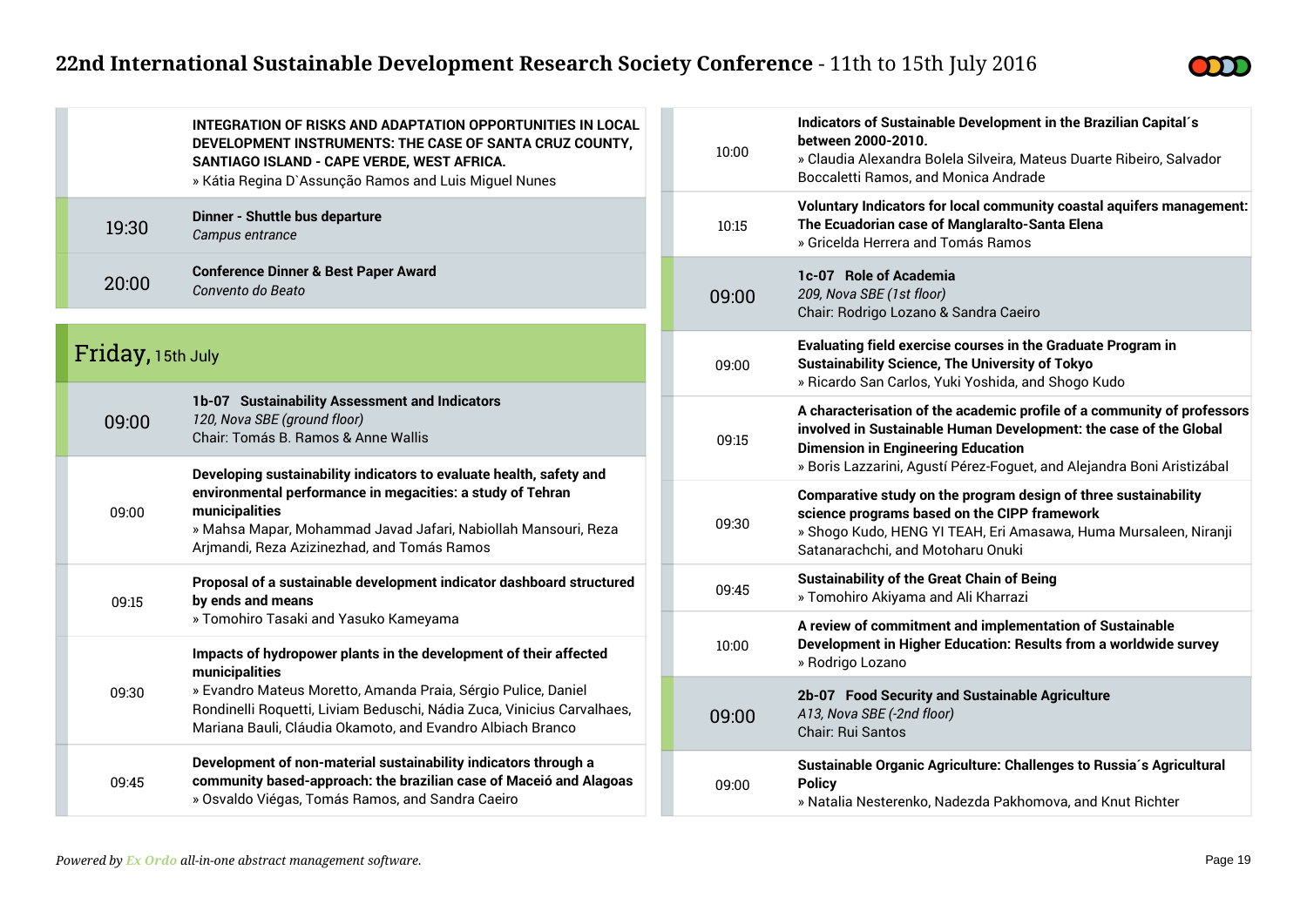

| 09:15 | Mapping multiple ecosystem services at the landscape scale to support<br>investments in climate smart agriculture<br>» Sean Patrick Kearney, Steven J. Fonte, Pablo Siles, and Sean M.                                           |  | 09:15 | Do urbai<br>develop<br>» France  |
|-------|----------------------------------------------------------------------------------------------------------------------------------------------------------------------------------------------------------------------------------|--|-------|----------------------------------|
|       | Smukler<br>Effective factors on farmers' attitude toward multifunctional agriculture<br>09:30<br>» Mohammad Sadegh Allahyari and Soroush Marzban<br>Delphi for Sustainable Food Systems<br>» Edith Callaghan and Liesel Carlsson |  | 09:30 | A Legal<br>» Paulo               |
| 09:45 |                                                                                                                                                                                                                                  |  | 09:45 | Do politi<br>governa<br>» Benjan |
| 09:00 | 5c-07 Sustainability Transitions<br>223, Nova SBE (1st floor)<br>Chair: Pieter van Heyningen & Ralph Horne                                                                                                                       |  | 10:00 | Energy L<br>simulati<br>» Joao F |
| 09:00 | Social Enterprise as an Engine for Sustainability Transition<br>» Joanne Hillman, Stephen Axon, and John Morrissey                                                                                                               |  | 09:00 | 6d-07 l<br>102, Nov<br>Chair: la |
| 09:15 | Towards the ethical city: low carbon transitions in urban spaces<br>» ralph horne                                                                                                                                                |  | 09:00 | <b>Measuri</b><br>» Shilpa       |
| 09:30 | Social inclusion, the natural environment and innovation: Sustainable<br>development challenges in Colombia<br>» Monica Ramos Mejia, Maria Laura Franco Garcia, and Juan Manuel                                                  |  | 09:15 | Citizen-<br>» Wouter             |
|       | Jauregui Becker<br>Innovation for Green Industrialisation: Case Studies from Ethiopia's<br><b>Manufacturing Sector</b><br>09:45<br>» Jeremy Wakeford and Ornelie Manzambi                                                        |  | 09:30 | Now and<br>» Kim Be              |
|       |                                                                                                                                                                                                                                  |  | 09:45 | <b>The Rio</b><br>of subje       |
| 10:00 | Inclusive innovation and multi-regime dynamics: The case of mobile<br>money in Kenya<br>» Elsie Onsongo and Johan Schot                                                                                                          |  | 10:00 | » Moniq<br>Changin<br>» Daniell  |
| 09:00 | 6ab7b-07 Global equity, justice and global governance (tracks<br>6a/6b/7b)<br>217, Nova SBE (1st floor)                                                                                                                          |  | 10:15 | The role<br>renewab<br>» Fleur G |
| 09:00 | Chair: Eduardo Wills Herrera (track 6b) & Martijin Scheltema (7b)<br>The elephant in the room: industrial animal farming<br>» Floris van den Berg                                                                                |  | 09:00 | 7a-07 L<br>219, Nov<br>Chair: M  |
|       |                                                                                                                                                                                                                                  |  |       |                                  |

| 09:15 | Do urban water development initiatives engage participants in the<br>development of their capabilities? Reflections from India<br>» Francesco Gimelli, Joannette J. Bos, and Briony C. Rogers      |
|-------|----------------------------------------------------------------------------------------------------------------------------------------------------------------------------------------------------|
| 09:30 | A Legal Common Home for Humankind<br>» Paulo Magalhães and Francisco Ferreira                                                                                                                      |
| 09:45 | Do political institutions matter for the level of environmental<br>governance? Empirical evidences from OECD countries.<br>» Benjamin Michallet                                                    |
| 10:00 | Energy Use Equity: analysis from smart meters, surveys and energy<br>simulations<br>» Joao Pedro Gouveia and Júlia Seixas                                                                          |
| 09:00 | 6d-07 Lifestyles and consumer behavior<br>102, Nova SBE (ground floor)<br>Chair: Iain Black & Cecilia Soler                                                                                        |
| 09:00 | Measuring Sustainable Consumer Behaviour of Residents in Abu Dhabi<br>» Shilpa Iyanna and Avraam Papastathopoulos                                                                                  |
| 09:15 | Citizen-driven sustainability initiatives and sustainability transitions<br>» Wouter Spekkink, Jaco Quist, and Udo Pesch                                                                           |
| 09:30 | Now and then, me and them: Negotiating personal and collective futures<br>» Kim Beasy and Mary O'dowd                                                                                              |
| 09:45 | The Rio de Janeiro's Paradox: A comparison between the determinants<br>of subjective well-being of three distinct neighborhoods<br>» Monique dos Santos Barreto, Roldan Muradian, and Claude Cohen |
| 10:00 | Changing consumption through self-efficacy and community<br>» Danielle Eiseman, Iain Black, and Katharine Sang                                                                                     |
| 10:15 | The role of trust and uncertainty in the start-up phase of local<br>renewable energy initiatives: A mixed method analysis<br>» Fleur Goedkoop, Jacob Dijkstra, and Andreas Flache                  |
| 09:00 | 7a-07 Local and Regional Governance<br>219, Nova SBE (1st floor)<br>Chair: Meg Holden                                                                                                              |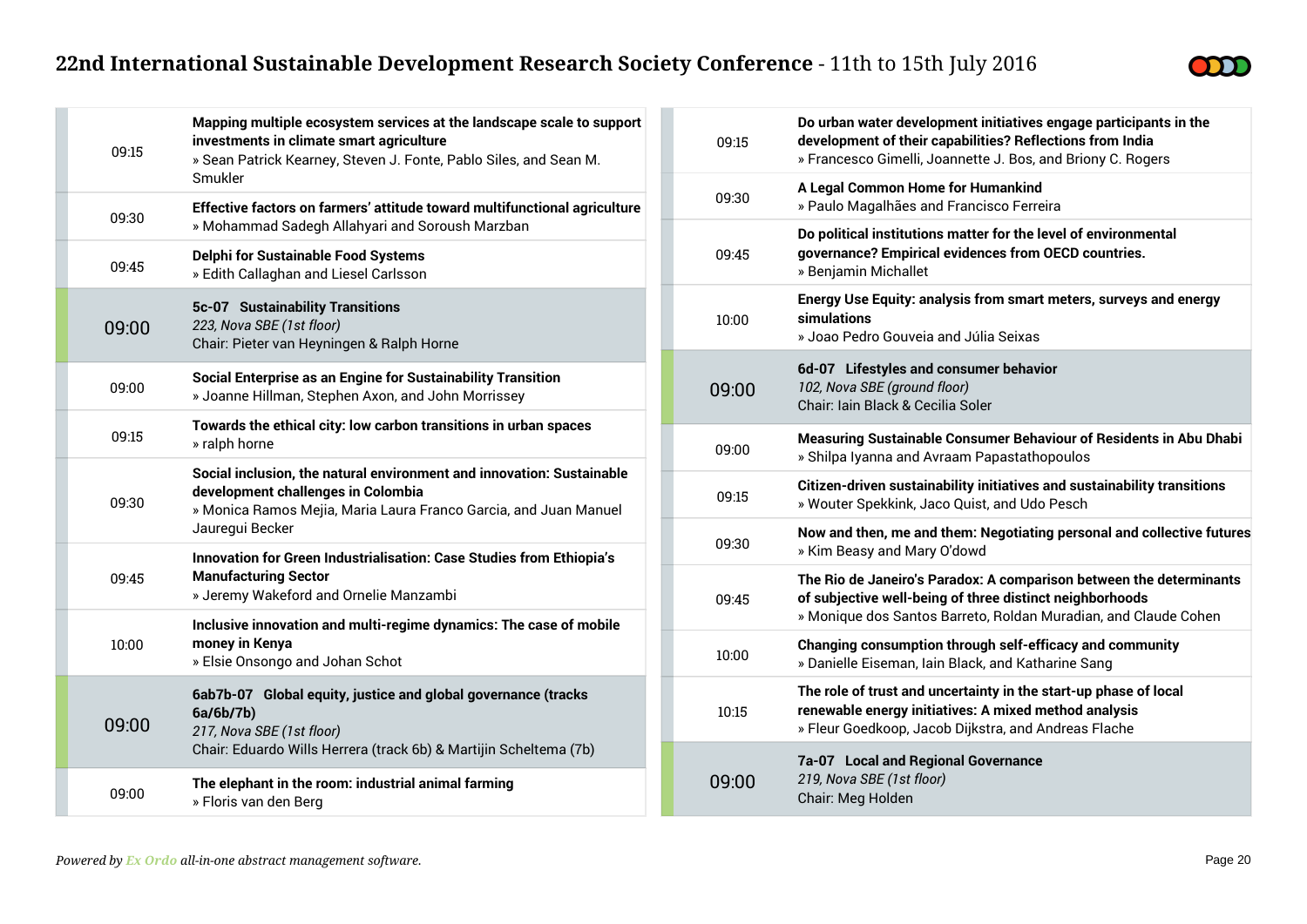

| 09:00 | The governance capacity of Indonesia's public standard (the ISPO) for<br>sustainable palm oil production<br>» Nia Kurniawati Hidayat, Astrid Offermans, and Pieter Glasbergen                                                      |
|-------|------------------------------------------------------------------------------------------------------------------------------------------------------------------------------------------------------------------------------------|
| 09:15 | The well-being of future generations (Wales) Act and higher education<br>» Carolyn Hayles                                                                                                                                          |
| 09:30 | Certification and farmer organization in the Indonesian coffee sector:<br>benefits from a smallholder point-of-view<br>» Muhammad Ibnu, Astrid Offermans, and Pieter Glasbergen                                                    |
| 09:45 | Management of protected areas in Romania - from governing to<br>qovernance<br>» Steluta Manolache, Cristiana Maria Ciocanea, Andreea Nita, Viorel Dan<br>Popescu, Marius Lucian Matache, and Laurentiu Rozylowicz                  |
| 10:00 | The role of the Polish public statistics in the monitoring process of<br>sustainable development<br>» Joanna Wójcik, Magdalena Zero, and Anna Prażmo                                                                               |
| 10:15 | The new waste economy: a comparison between two urban solid waste<br>management systems inside favelas of Rio de Janeiro, Brazil.<br>» Teresa Meira, Roldan Muradian, and Claude Cohen                                             |
| 09:00 | 7c-07 Advocacy and public participation<br>224, Nova SBE (1st floor)<br>Chair: Simon Bell & Nuno Videira                                                                                                                           |
| 09:00 | Identifying stakeholders in a structured way - A basis for developing<br>sustainable energy business models for cities<br>» Morgane Marie Caroline Fritz, Romana Rauter, and Rupert J.<br>Baumgartner                              |
| 09:15 | Towards Citizen Empowerment in the Czech Republic: An Interurban<br><b>Comparison of Grassroots Mobilizations in Post-democratic times</b><br>» Michaela Pixová and Martin Vesely                                                  |
| 09:30 | The Regional Hydrographical Councils as consultative bodies of the<br>water administration in Portugal. But who is being consulted by whom?<br>» marta varanda, Oriana Brás, Adriana Ribeiro, Miguel Rodrigues, and<br>Sofia Bento |

| 09:45 | Stakeholders, Processes and Power - setting assessment space for<br>knowledge brokerage<br>» Maria Partidário and William Sheate                                                                                                              |
|-------|-----------------------------------------------------------------------------------------------------------------------------------------------------------------------------------------------------------------------------------------------|
| 10:00 | Erosion Perceptions, Beliefs and the Sustainability of coastal areas: an<br>individual or collective endeavour?<br>» Isabel Almeida, João Lutas Craveiro, and Joao Vilas Boas                                                                 |
| 09:00 | 7e-07 Legal aspects of Sustainability<br>A14, Nova SBE (-2nd floor)<br>Chair: Volker Mauerhofer                                                                                                                                               |
| 09:00 | Good Corporate Governance (GCG) on Infrastructure Development for<br>Environmental Sustainability: Indonesia Perspective From Corporate<br><b>Law and Environmental Law</b><br>» R. Kartikasari and Maret Priyanta                            |
| 09:15 | A Comparison of International Nitrogen Oxide Emission Regulation for<br>the Energy Sector<br>» Carmen Mayer, Natalie Lanzrath, Patrick Breun, and Frank Schultmann                                                                            |
| 09:30 | Sustainable Development and Institutions: the case of property rights<br>» maria ferreiro                                                                                                                                                     |
| 09:45 | Reinventing agriculture in Brazil: Legal mechanisms to promote<br>sustainability<br>» Marcia Fajardo                                                                                                                                          |
| 10:00 | The implementation of 'Ecosystem Services' within the law: a multilevel<br>governance challenge on the example of invasive alien species related<br><b>EU-legislation in Austria and Romania</b><br>» Volker Mauerhofer and Iasmina Laza BSc. |
| 10:15 | Conflicting interests and practical solutions: nature conservation and<br>climate change laws on the example of Vienna/Austria<br>» Volker Mauerhofer and Isabella Essl BSc.                                                                  |
| 10:30 | <b>Coffee Break</b><br>Auditorium foyer - Nova Rectorate Building                                                                                                                                                                             |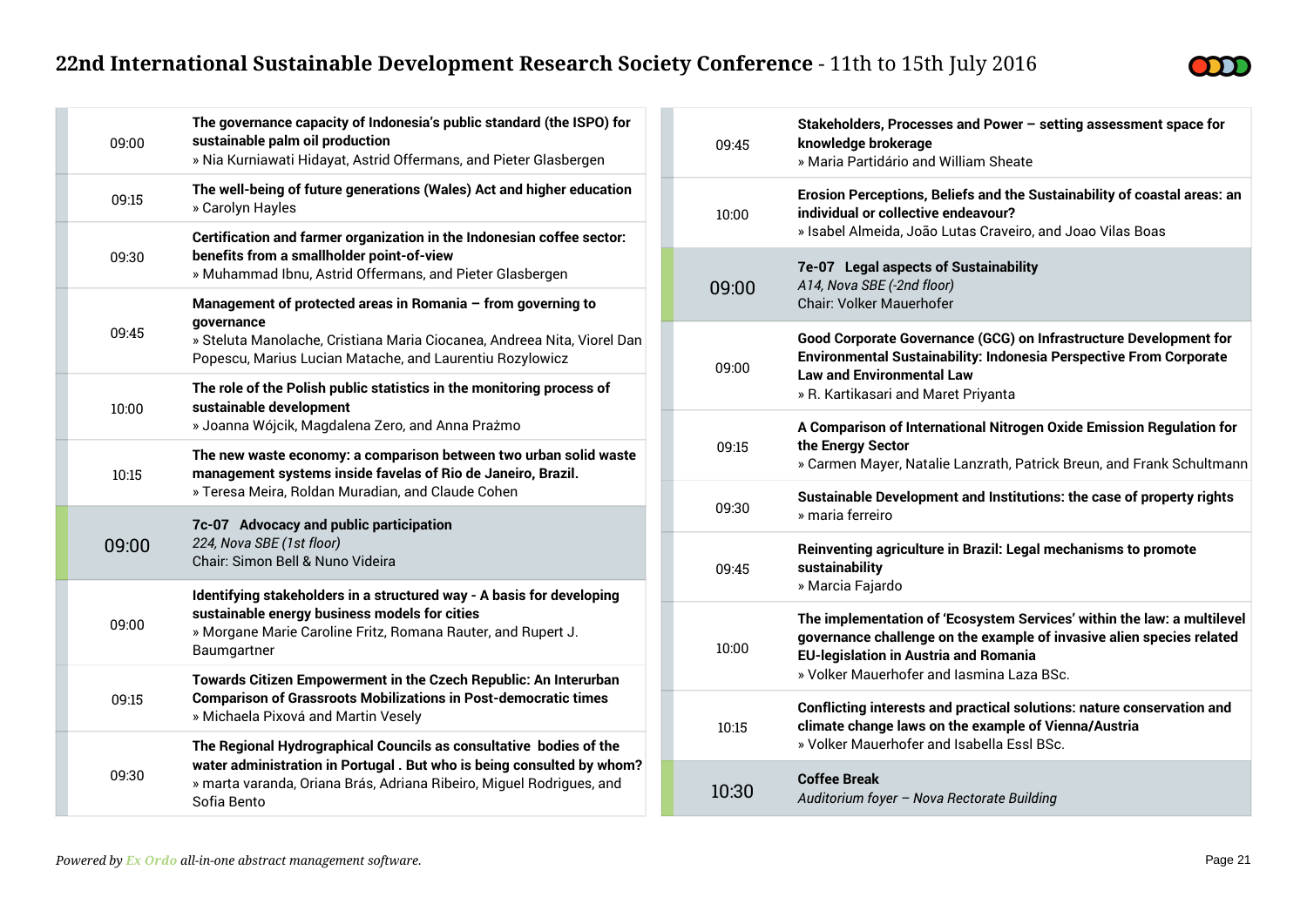

| 11:00 | PS-7 Keynote Prof. Paula Antunes<br>Auditorium - Nova Rectorate Building                                                                                                                             |  | 14:40 | <b>Building Landscape Resilience in the Horn of Africa</b><br>» Maria Ivanova, J. Michael Denney, Paul Case, and Alexander Metzger                                                           |  |
|-------|------------------------------------------------------------------------------------------------------------------------------------------------------------------------------------------------------|--|-------|----------------------------------------------------------------------------------------------------------------------------------------------------------------------------------------------|--|
| 12:00 | <b>Buffet Lunch</b><br>Auditorium foyer - Nova Rectorate Building                                                                                                                                    |  | 14:55 | Exploring synergies between climate and electrification goals $-$ the<br>cases of Ethiopia, Kenya and the Democratic Republic of Congo (DRC)<br>» Sujeetha Selvakkumaran and Semida Silveira |  |
| 13:00 | PS-8 Keynote Prof. Fearnside<br>Auditorium - Nova Rectorate Building                                                                                                                                 |  | 14:10 | 1a-08 Sustainable Development Science<br>219, Nova SBE (1st floor)<br><b>Chair: Peter Schlosser</b>                                                                                          |  |
| 14:10 | 0B-08 Oceans and marine sustainability<br>217, Nova SBE (1st floor)<br>Chair: Maria Helena Costa & Henrique Cabral                                                                                   |  | 14:10 | The use of green coagulants for sustainable water treatment<br>» Margarida Ribau Teixeira, Franciele Camacho, Vânia Serrão Sousa,<br>and Rosangela Bergamasco                                |  |
| 14:10 | Sustainability indicators of different components of Portuguese<br>fisheries: changes needed towards sustainable fisheries<br>» Henrique Cabral, Stéphanie Pasquaud, Rita Gamito, and Célia Teixeira |  | 14:25 | Affective Sustainability: Exploring Beyond the Models of Sustainable<br><b>Development</b><br>» Andressa Schröder                                                                            |  |
| 14:25 | Performance evaluation for Portuguese Marine Spatial Planning<br>» Maria Adelaide Ferreira, David Johnson, Carlos Pereira da Silva, and<br>Tomás Ramos                                               |  | 14:40 | Engaging in sustainable development: the worldview approach<br>» Bert de Vries                                                                                                               |  |
| 14:40 | Oil Pollution in the North Sea: An example of the effective management<br>of a marine environmental problem<br>» Angela Carpenter                                                                    |  | 14:55 | Integral Approach to Historical Interaction between Human Activities<br>and Hydrological Cycle in Dryland: A case study of Heihe River basin in<br><b>Northwestern China</b>                 |  |
| 14:55 | Sustainability Issues in the European Seaport Sector: Development of<br>more sustainable and societally integrated ports<br>» Angela Carpenter                                                       |  |       | » Tomohiro Akiyama, Jia Li, and Ali Kharrazi                                                                                                                                                 |  |
|       |                                                                                                                                                                                                      |  | 14:10 | 2a-08 Biodiversity and Ecosystem challenges<br>224, Nova SBE (1st floor)                                                                                                                     |  |
|       | 0D-08 African Perspectives on SD<br>209, Nova SBE (1st floor)<br>Chair: Pieter van Heyningen                                                                                                         |  |       | Chair: Joachim Spangenberg & Rob Wallis                                                                                                                                                      |  |
| 14:10 |                                                                                                                                                                                                      |  |       | Methodological proposal to nationally assess the performance of the<br>Program of Payment for Ecosystem Services (PPES) of Costa Rica                                                        |  |
| 14:10 | <b>Intersectionality and Place: Examining Community-Based Climate</b><br><b>Change Adaptation in East Africa</b>                                                                                     |  | 14:10 | » Sergio A. Molina-Murillo, Maria Jose Avellan-Zumbado, and Carla<br>Padilla-Salas                                                                                                           |  |
|       | » Elizabeth Edna Wangui                                                                                                                                                                              |  |       | Doing good for both livelihoods and biodiversity? A framework for<br>analysing interventions in community forestry management                                                                |  |
| 14:25 | <b>Coastal Ecossystem Valuation as a tool for Sustainable Planning in</b><br><b>Maputo</b><br>» Ana Beja da Costa                                                                                    |  | 14:25 | » Clare Barnes, Frank Van Laerhoven, Maria Joao Ferreira Dos Santos,<br>Peter Driessen, Rachel Claus, and Mary Ann George                                                                    |  |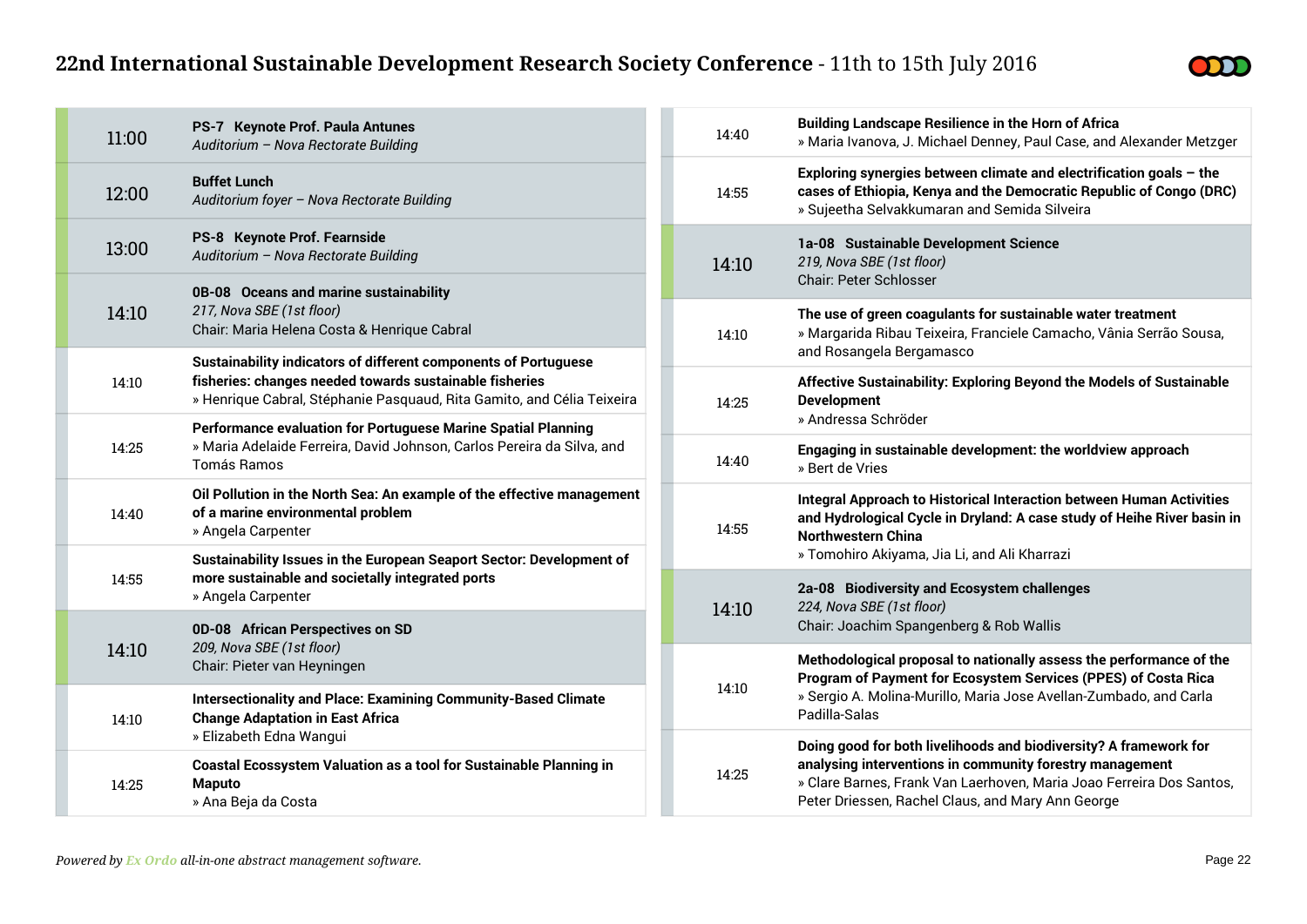

| 14:40 | Evaluation of potential environmental impacts of forest topsoil erosion<br>on aquatic biota: a case study in Portugal<br>» Paula Quinteiro, Marijn Van De Broek, Ana Dias, Bradley Ridoutt, and<br>Luis Arroja           |
|-------|--------------------------------------------------------------------------------------------------------------------------------------------------------------------------------------------------------------------------|
| 14:55 | The Water Retention Index: Using land use planning to manage water<br>resources in Europe<br>» Ine Vandecasteele, Inés Marí Rivero, Claudia Baranzelli, William<br>Becker, Ilda Dreoni, Carlo Lavalle, and Okke Batelaan |
| 14:10 | 3ac-08 Climate Change: Predicting impacts and adaptation strategies<br>(tracks 3a+3c)<br>120, Nova SBE (ground floor)<br>Chair: Julia Seixas (3a), Luís Miguel Nunes (3a) & Ulisses Azeiteiro (3c)                       |
| 14:10 | Conceptual framework of urban flood adaptation measures applicable in<br>the design of public spaces: new developments<br>» Maria Matos Silva and João Pedro Costa                                                       |
| 14:25 | Assessing and Coping with the Urban Heat Island Effects in Major Cities<br>» Walter Leal, Luiz Priori, and Victoria Omeche Emanche                                                                                       |
| 14:40 | Post-disaster Mental Health: An Exploratory Study on Typhoon Haiyan<br><b>Survivors in Tacloban City, Philippines</b><br>» Angeli Guadalupe, Chiho Watanabe, and Makiko Sekiyama                                         |
| 14:55 | What can Brazilian power companies learn from the French experience<br>when developing their climate change adaptation strategy?<br>» Katia Garcia and Gilles debizet                                                    |
| 14:10 | 3b-08 Renewable Energy and Energy Efficiency<br>A13, Nova SBE (-2nd floor)<br><b>Chair: Francisco Ferreira</b>                                                                                                           |
| 14:10 | Supporting renewable energy in electricity market: experiences of South<br><b>Korea</b><br>» Tae-Hyeong Kwon                                                                                                             |
| 14:25 | Interplay between ethanol and electric vehicles as low carbon mobility<br>options for passengers in the municipality of São Paulo<br>» Evaldo Costa, Júlia Seixas, Gustavo Costa, and Thomas Turrentine                  |

| 14:40 | The financial impact of residential distributed generation on local<br>governments in South Africa: A case study into Stellenbosch<br><b>Municipality</b><br>» Nikkie Korsten, Ben Sebitosi, Alan Brent, and Karin Kritzinger |
|-------|-------------------------------------------------------------------------------------------------------------------------------------------------------------------------------------------------------------------------------|
| 14:55 | Sustainability of electricity generation sector in Brazil: Hydro vs Solar<br>» Juliana Barbosa and Luis Pereira Dias                                                                                                          |
| 14:10 | 4a-08 Sustainable land use policy<br>223, Nova SBE (1st floor)<br>Chair: Dagmar Haase & Kua Harn Wei                                                                                                                          |
| 14:10 | Soil contamination and human health risk assessment at a former<br>industrial site in a densely populated urban area<br>» Graca Brito, Carlos Costa, Daniel Vendas, and Florentino Serranheira                                |
| 14:25 | Urban cycling modal share: rising up from incipient networks and<br>numbers<br>» Rosa Felix and Filipe Moura                                                                                                                  |
| 14:40 | Transit-oriented development and commuting: a case study from<br>Lisbon<br>» David S. Vale                                                                                                                                    |
| 14:55 | Mobility Service Companies (MOSCO): mediating households' urban<br>mobility and activity patterns<br>» Filipe Moura, Inês Andrade, and Kelly Clifton                                                                          |
| 14:10 | 4b-08 Sustainable cities and regions<br>102, Nova SBE (ground floor)<br>Chair: Nuno Martins & Astrid Skjerven                                                                                                                 |
| 14:10 | Planning for sustainable cities: application of walkability analysis and<br>results to urban planning. Lisbon case study<br>» Paulo Cambra, Filipe Moura, and Alexandre Gonçalves                                             |
| 14:25 | Challenges in developing a sustainable city in a post-conflict context:<br>the case study of Dili, Timor-Leste<br>» Joana de Mesquita Lima and João Pedro Costa                                                               |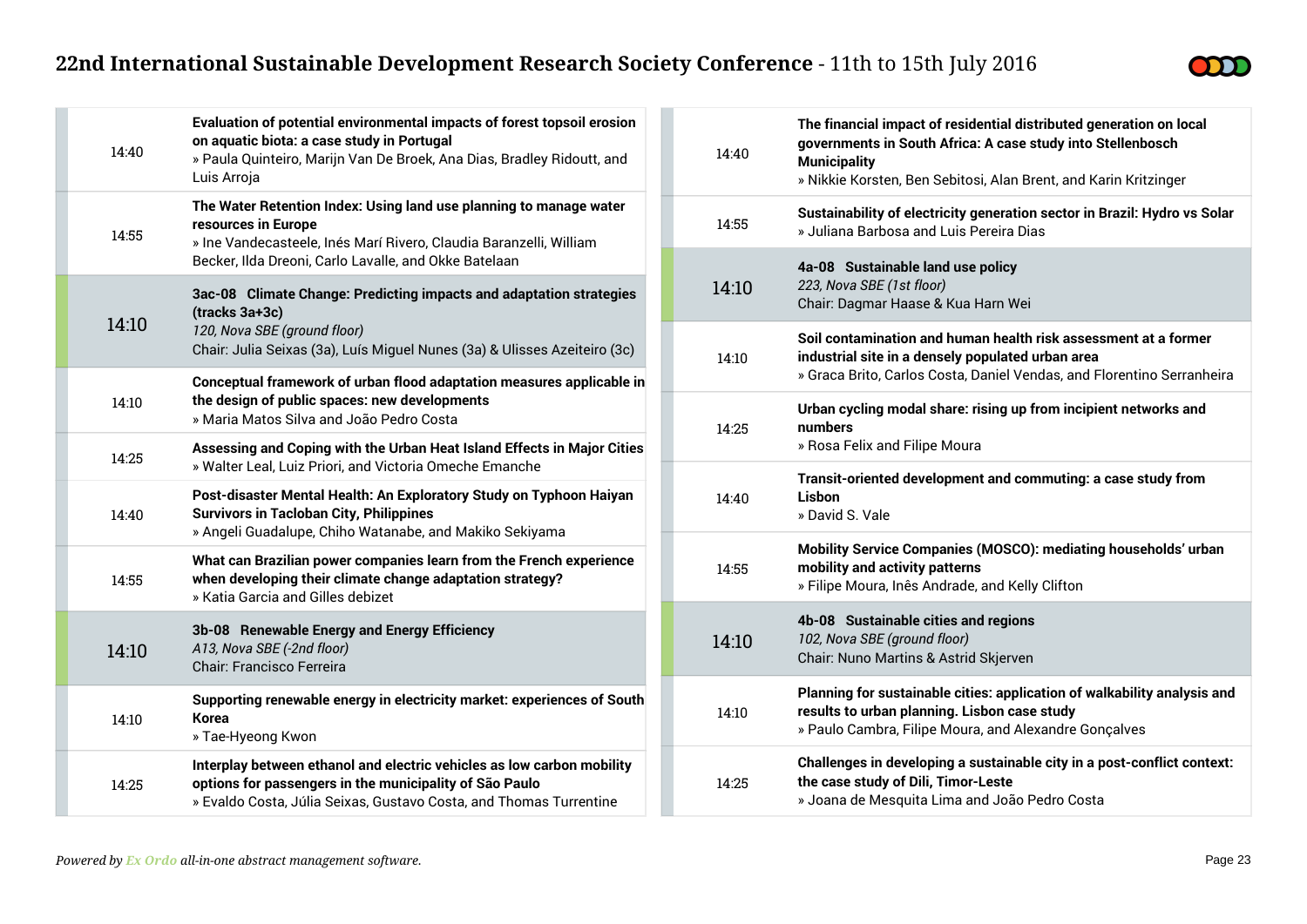

|                | 14:40                                                                                                                                                                                                                                                                                           | Sustainable and resilient practices in informal settlement upgrading<br>through social innovation approaches - the role of NGOs in Brazil and<br>Guinea-Bissau.                                                              | 16:15 |                              | A decis<br>enviror<br>» Haley                      |
|----------------|-------------------------------------------------------------------------------------------------------------------------------------------------------------------------------------------------------------------------------------------------------------------------------------------------|------------------------------------------------------------------------------------------------------------------------------------------------------------------------------------------------------------------------------|-------|------------------------------|----------------------------------------------------|
|                | » Nuno Martins, Fernanda Lima, André Franco, Lavínia Ferraz, and<br>Mariana Estevão<br>5a-08 Corporate sustainability management<br>A14, Nova SBE (-2nd floor)<br>14:10<br>Chair: Rupert Baumgartner, Arun Sahay & Romana Rauter<br>Rethinking Models: Sustainability as the Evaluation goal of |                                                                                                                                                                                                                              |       | 16:30                        | 'Match<br>and Su                                   |
|                |                                                                                                                                                                                                                                                                                                 |                                                                                                                                                                                                                              |       |                              | » Marg<br>$3b-09$                                  |
|                |                                                                                                                                                                                                                                                                                                 |                                                                                                                                                                                                                              |       | 16:00                        | A13, No<br>Chair: I                                |
|                | 14:10                                                                                                                                                                                                                                                                                           | <b>International Cultural Organisations</b><br>» Simon Bell, Marie Gillespie, and Colin Wilding                                                                                                                              |       | 16:00                        | <b>Climat</b><br>Innova                            |
|                | 14:25                                                                                                                                                                                                                                                                                           | Sustainable Human Resource Management: state of the art and future<br>research<br>» Janaina Macke and Denise Genari                                                                                                          |       | 16:15                        | » Shah<br>Walkal                                   |
| 14:40<br>14:55 | Product-service systems for sustainable fashion-evidence from Sweden<br>» Herman Stål                                                                                                                                                                                                           |                                                                                                                                                                                                                              |       | » Migu<br><b>A NEW</b>       |                                                    |
|                |                                                                                                                                                                                                                                                                                                 | Focusing executive education on corporate perceptions of priorities and<br>skills in sustainability                                                                                                                          |       | 16:30                        | THE OI<br>» Elena<br>Ribeirc<br>$5a-09$<br>A14, No |
|                |                                                                                                                                                                                                                                                                                                 | » Ana Simaens, Paulo Bento, Márcio Baptista Amaral, Isabel Almeida,<br>Joao Vilas Boas, Gonçalo Pernas, and Marco Leite<br><b>Coffee Break</b><br>15:30<br>Patio Nova SBE/IMS                                                |       | 16:00                        |                                                    |
|                |                                                                                                                                                                                                                                                                                                 |                                                                                                                                                                                                                              |       |                              | Chair: I<br>A Beha                                 |
|                |                                                                                                                                                                                                                                                                                                 | 0A-09 Adaptive sustainability policies and models in changing<br>contexts<br>217, Nova SBE (1st floor)<br>Chair: Marcelo Montaño & Thomas Fischer                                                                            |       | 16:00                        | Firm<br>» Sigur                                    |
|                | 16:00                                                                                                                                                                                                                                                                                           |                                                                                                                                                                                                                              | 16:15 | The co<br>perforr<br>» Mattl |                                                    |
|                | 16:00                                                                                                                                                                                                                                                                                           | How strategic is the Strategic Environmental Assessment of future<br>Portuguese marine spatial plans in the European context?<br>» Maria Adelaide Ferreira, Francisco Andrade, David Johnson, and Carlos<br>Pereira da Silva |       | 16:30                        | Corpor<br>Basin<br>» Rui C                         |

| 16:15 | A decision support framework for the sustainability assessment of<br>environmental goods<br>» Haley Knudson, Dina Aspen, and John Eilif Hermansen                                                                                             |
|-------|-----------------------------------------------------------------------------------------------------------------------------------------------------------------------------------------------------------------------------------------------|
| 16:30 | 'Matching' through Governance - Strategic Environmental Assessment<br>and Sustainability<br>» Margarida Monteiro and Maria Partidário                                                                                                         |
| 16:00 | 3b-09 Renewable Energy and Energy Efficiency<br>A13, Nova SBE (-2nd floor)<br>Chair: Francisco Ferreira                                                                                                                                       |
| 16:00 | Climate Change and Sustainable Energy in Rural Bangladesh - An<br><b>Innovative Approach</b><br>» Shahana Chowdhury and Jay Ohlmacher                                                                                                         |
| 16:15 | <b>Walkability City Tool (WCT): mesauring walkability</b><br>» Miguel Zuza, cristina rivas, and Isabel Pérez-ilzarbe                                                                                                                          |
| 16:30 | A NEW BIOREFINERY CONCEPT TO VALORIZE MAIZE RESIDUES AND<br>THE ORGANIC FRACTION OF MUNICIPAL SOLID WASTES<br>» Elena Surra, Susana Lanchinha, Maria Bernardo, Isabel Fonseca, Rui<br>Ribeiro, José Paulo Mota, Nuno Lapa, and Isabel Esteves |
| 16:00 | 5a-09 Corporate sustainability management<br>A14, Nova SBE (-2nd floor)<br>Chair: Rupert Baumgartner, Arun Sahay & Romana Rauter                                                                                                              |
| 16:00 | A Behavioral Perspective on the Sustainability Oriented Theory of the<br>Firm<br>» Sigurd Sagen Vildåsen and Luitzen De Boer                                                                                                                  |
| 16:15 | The corporate triptych: the relationship between strategy, carbon<br>performance and financial performance<br>» Matthias Damert, Arijit Paul, and Rupert J. Baumgartner                                                                       |
| 16:30 | <b>Corporate Social Responsibility in the Forestry Sector of the Congo</b><br><b>Basin</b><br>» Rui Colaco and João Miguel Simão                                                                                                              |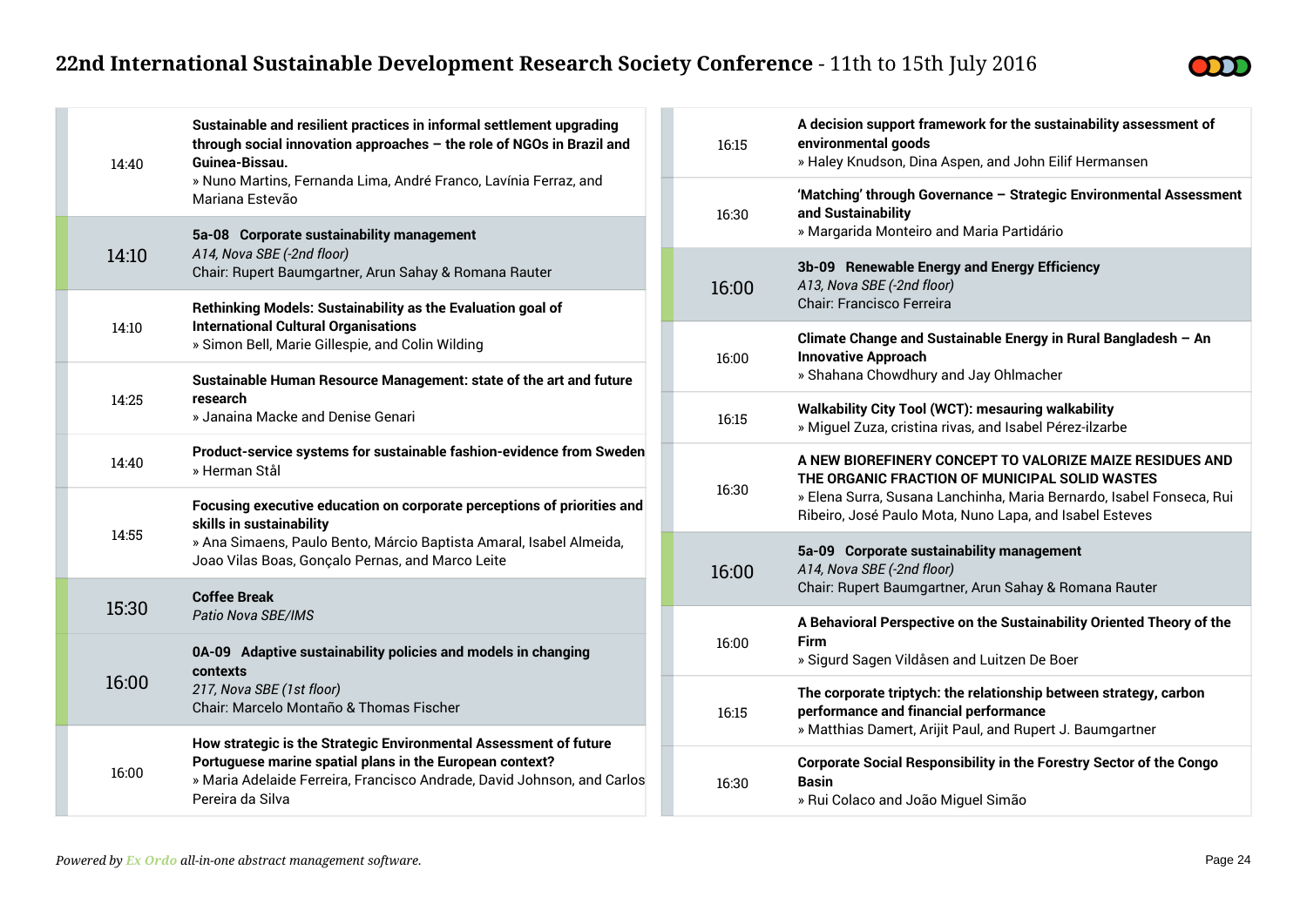

| 5c-09 Sustainability Transitions<br>224, Nova SBE (1st floor)<br>16:00<br>Chair: Pieter van Heyningen                                                                                                                                            |       | 16:00                                                                                                                                                   | 5e-09 Circular economy, industrial ecology<br>102, Nova SBE (ground floor)<br><b>Chair: Pauline Deutz</b>                                                                                                                                           |
|--------------------------------------------------------------------------------------------------------------------------------------------------------------------------------------------------------------------------------------------------|-------|---------------------------------------------------------------------------------------------------------------------------------------------------------|-----------------------------------------------------------------------------------------------------------------------------------------------------------------------------------------------------------------------------------------------------|
| Towards a better understanding of the concept of eco-innovation<br>16:00<br>» Christoph Kiefer, Javier Carrillo Hermosilla, and Pablo Del Río González                                                                                           |       | 16:00                                                                                                                                                   | Collaboration towards circularity - The textile pilot of the Dutch Ministry<br>of Defense<br>» Anne Rainville, Rodrigo Lozano, and Sjors Witjes                                                                                                     |
| Rethinking Strategic Sustainability Planning for the Electricity Sector in<br><b>South Africa</b><br>16:15<br>» Lwandle Mqadi, Josephine Kaviti Musango, and Alan Brent                                                                          |       | 16:15                                                                                                                                                   | Toward More Integrated and Holistic Assessment with Life Cycle<br><b>Sustainability Unified Analysis</b><br>» Kua Harn Wei                                                                                                                          |
| Household energy services as core element to energy transition:<br><b>Greenplay project</b><br>16:30<br>» Michael Hamwi, Iban Lizarralde, and Jérémy Legardeur                                                                                   |       | 16:30                                                                                                                                                   | Tracing property rights in the circular economy: recovery of value in the<br>multilateral stakeholder context of high alkaline wastes<br>» Pauline Deutz, Helen Baxter, and David Gibbs                                                             |
| 5d-09 Design for Sustainability<br>219, Nova SBE (1st floor)<br>16:00<br><b>Chair: Mattias Lindhal</b>                                                                                                                                           |       | 16:00                                                                                                                                                   | 6c-09 Social sustainability<br>223, Nova SBE (1st floor)<br>Chair: Evandro Moretto & Sara Moreno Pires                                                                                                                                              |
| Social Life Cycle Analysis as a tool for sustainable management of<br>construction and demolition wastes in municipal services<br>16:00                                                                                                          |       | 16:00                                                                                                                                                   | Quality of life in a beyond growth economy<br>» Maria Csutora, Gabor Harangozo, and Tamas Kocsis                                                                                                                                                    |
| » Ana Santos, Paula Mendes, and Margarida Ribau Teixeira<br>Human Factors and Energy Consumption: Insights from Social Practice<br>Theory and User's Comfort Definitions for Effective Energy Policies in<br><b>University Campuses</b><br>16:15 |       | 16:15                                                                                                                                                   | Co-processing of hazardous waste in a cement industry in Brazil: the<br>perception of workers regarding environmental, economic, social and<br>health issues<br>» André Guimarães, Paula Vaz-Fernandes, M. Rosário Ramos, and Ana<br>Paula Martinho |
| » giulia sonetti, Beatrice Surano, Patrizia Lombardi, and Minna Sunikka-<br>blank                                                                                                                                                                | 16:30 | Water issues in the food and energy frontiers<br>» Catalina Silva-Plata, Brian Garvey, Adriano Rodrigues De Oliveira, Elsa<br>João, and Marcelo Mendoça |                                                                                                                                                                                                                                                     |
| Horizontal Grinding of Asphalt Roads - Environmental Implications<br>based on Life Cycle Assessment<br>16:30<br>» Agnes Rönnblom, Mattias Lindahl, Annelie Carlson, Mats Gustafsson,<br>and Per Sandström                                        |       | 16:00                                                                                                                                                   | 7d-09 Rethinking Economic Systems<br>209, Nova SBE (1st floor)<br>Chair: Shobhana Madhavan                                                                                                                                                          |
| NAVIGATING SUSTAINABILITY IN SOUTHERN INDIA: THE MUZIRIS<br><b>HERITAGE SITE PROJECT IN KERALA</b><br>16:45<br>» Jay Waronker                                                                                                                    |       | 16:00                                                                                                                                                   | Industrial Policies and Sustainability in Southeast Asia: The Case of the<br><b>Philippines</b><br>» Nina Rodmann                                                                                                                                   |